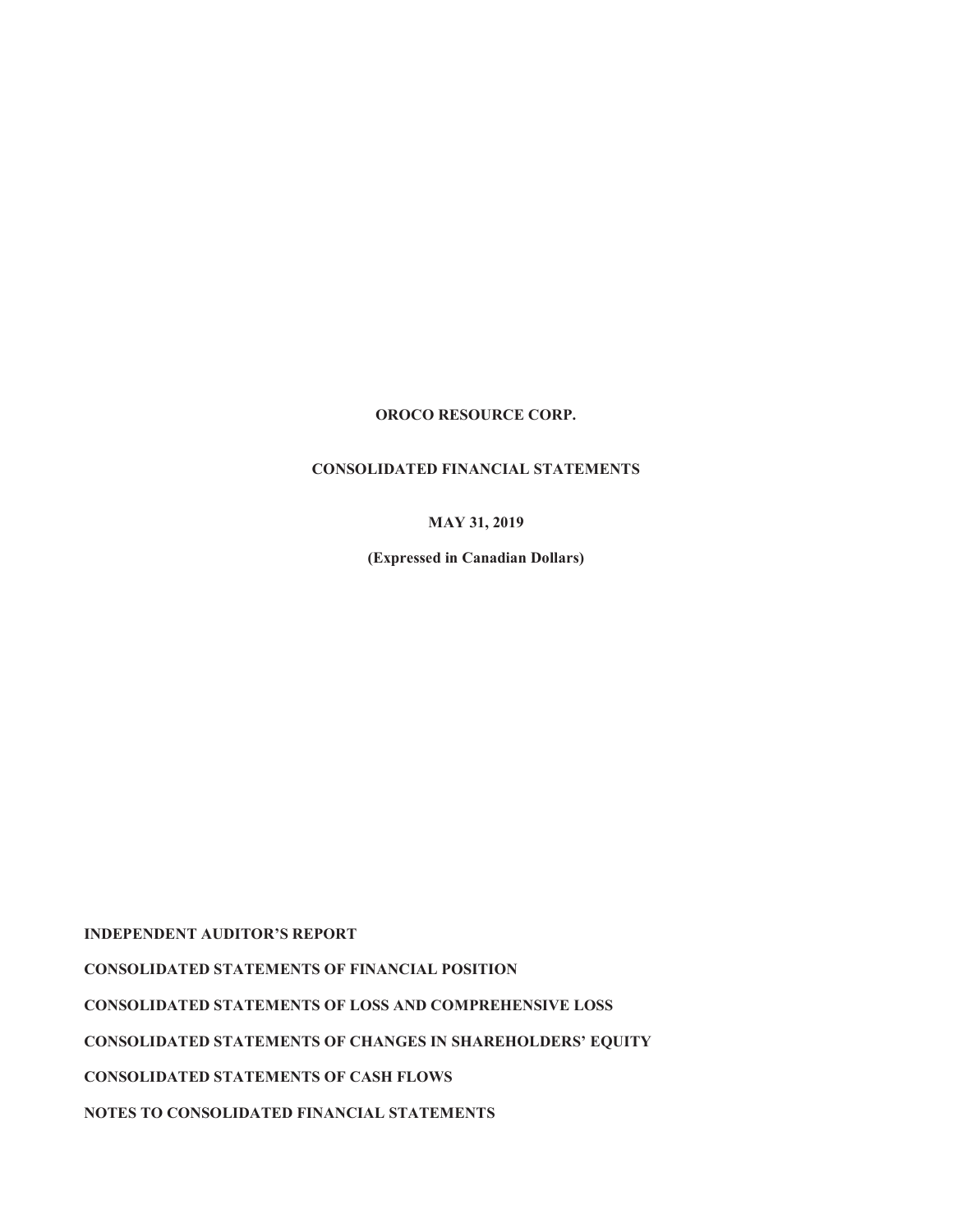# INDEPENDENT AUDITOR'S REPORT

To the Shareholders of Oroco Resource Corp.

#### *Opinion*

We have audited the accompanying consolidated financial statements of Oroco Resource Corp. (the "Company"), comprise the consolidated statements of financial position as at May 31, 2019 and 2018, and the consolidated statements of loss and comprehensive loss, changes in shareholders' equity, and cash flows for the years then ended, and notes to the consolidated financial statements, including a summary of significant accounting policies.

In our opinion, these consolidated financial statements present fairly, in all material respects, the financial position of the Company as at May 31, 2019 and 2018, and its financial performance and its cash flows for the years then ended in accordance with International Financial Reporting Standards ("IFRS").

#### *Basis for Opinion*

We conducted our audits in accordance with Canadian generally accepted auditing standards. Our responsibilities under those standards are further described in the Auditor's Responsibilities for the Audit of the Consolidated Financial Statements section of our report. We are independent of the Company in accordance with the ethical requirements that are relevant to our audit of the consolidated financial statements in Canada, and we have fulfilled our other ethical responsibilities in accordance with these requirements. We believe that the audit evidence we have obtained in our audits is sufficient and appropriate to provide a basis for our opinion.

#### *Material Uncertainty Related to Going Concern*

We draw attention to Note 1 of the consolidated financial statements, which indicates that the Company has incurred ongoing losses and will require additional capital to continue operation for the upcoming year. These uncertainties may cast significant doubt as to the ability of Oroco Resource Corp. to continue as a going concern.

#### *Other Information*

Management is responsible for the other information. The other information obtained at the date of this auditor's report includes Management's Discussion and Analysis.

Our opinion on the consolidated financial statements does not cover the other information and we do not express any form of assurance conclusion thereon.

In connection with our audit of the consolidated financial statements, our responsibility is to read the other information and, in doing so, consider whether the other information is materially inconsistent with the consolidated financial statements or our knowledge obtained in the audit, or otherwise appears to be materially misstated.

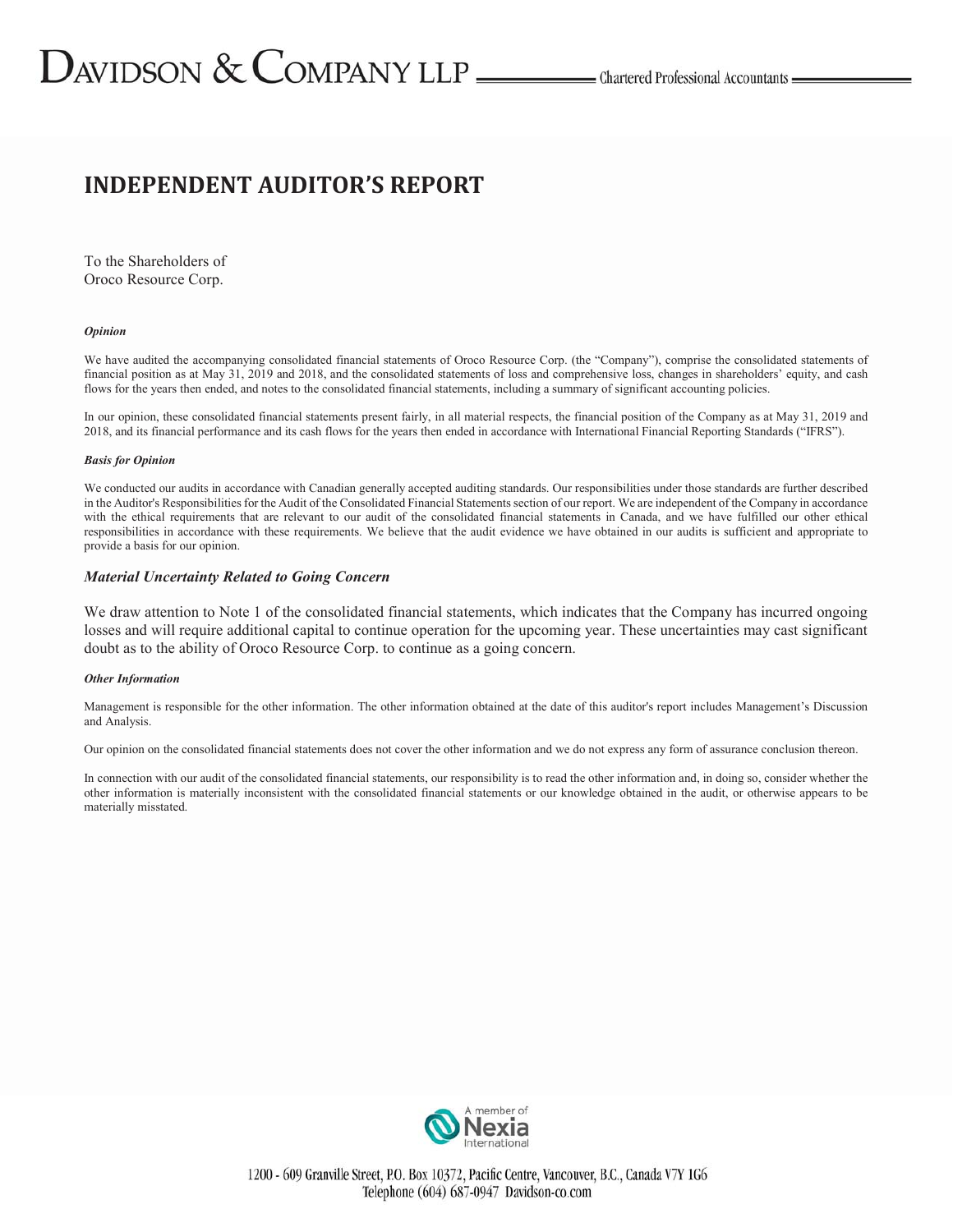We obtained Management's Discussion and Analysis prior to the date of this auditor's report. If, based on the work we have performed, we conclude that there is a material misstatement of this other information, we are required to report that fact. We have nothing to report in this regard.

#### *Responsibilities of Management and Those Charged with Governance for the Consolidated Financial Statements*

Management is responsible for the preparation and fair presentation of the consolidated financial statements in accordance with IFRS, and for such internal control as management determines is necessary to enable the preparation of consolidated financial statements that are free from material misstatement, whether due to fraud or error.

In preparing the consolidated financial statements, management is responsible for assessing the Company's ability to continue as a going concern, disclosing, as applicable, matters related to going concern and using the going concern basis of accounting unless management either intends to liquidate the Company or to cease operations, or has no realistic alternative but to do so.

Those charged with governance are responsible for overseeing the Company's financial reporting process.

### *Auditor's Responsibilities for the Audit of the Consolidated Financial Statements*

Our objectives are to obtain reasonable assurance about whether the consolidated financial statements as a whole are free from material misstatement, whether due to fraud or error, and to issue an auditor's report that includes our opinion. Reasonable assurance is a high level of assurance, but is not a guarantee that an audit conducted in accordance with Canadian generally accepted auditing standards will always detect a material misstatement when it exists. Misstatements can arise from fraud or error and are considered material if, individually or in the aggregate, they could reasonably be expected to influence the economic decisions of users taken on the basis of these consolidated financial statements.

As part of an audit in accordance with Canadian generally accepted auditing standards, we exercise professional judgment and maintain professional skepticism throughout the audit. We also:

- Identify and assess the risks of material misstatement of the consolidated financial statements, whether due to fraud or error, design and perform audit procedures responsive to those risks, and obtain audit evidence that is sufficient and appropriate to provide a basis for our opinion. The risk of not detecting a material misstatement resulting from fraud is higher than for one resulting from error, as fraud may involve collusion, forgery, intentional omissions, misrepresentations, or the override of internal control.
- Obtain an understanding of internal control relevant to the audit in order to design audit procedures that are appropriate in the circumstances, but not for the purpose of expressing an opinion on the effectiveness of the Company's internal control.
- x Evaluate the appropriateness of accounting policies used and the reasonableness of accounting estimates and related disclosures made by management.
- Conclude on the appropriateness of management's use of the going concern basis of accounting and, based on the audit evidence obtained, whether a material uncertainty exists related to events or conditions that may cast significant doubt on the Company's ability to continue as a going concern. If we conclude that a material uncertainty exists, we are required to draw attention in our auditor's report to the related disclosures in the consolidated financial statements or, if such disclosures are inadequate, to modify our opinion. Our conclusions are based on the audit evidence obtained up to the date of our auditor's report. However, future events or conditions may cause the Company to cease to continue as a going concern.
- Evaluate the overall presentation, structure and content of the consolidated financial statements, including the disclosures, and whether the consolidated financial statements represent the underlying transactions and events in a manner that achieves fair presentation.
- Obtain sufficient appropriate audit evidence regarding the financial information of the entities or business activities within the Company to express an opinion on the consolidated financial statements. We are responsible for the direction, supervision and performance of the group audit. We remain solely responsible for our audit opinion.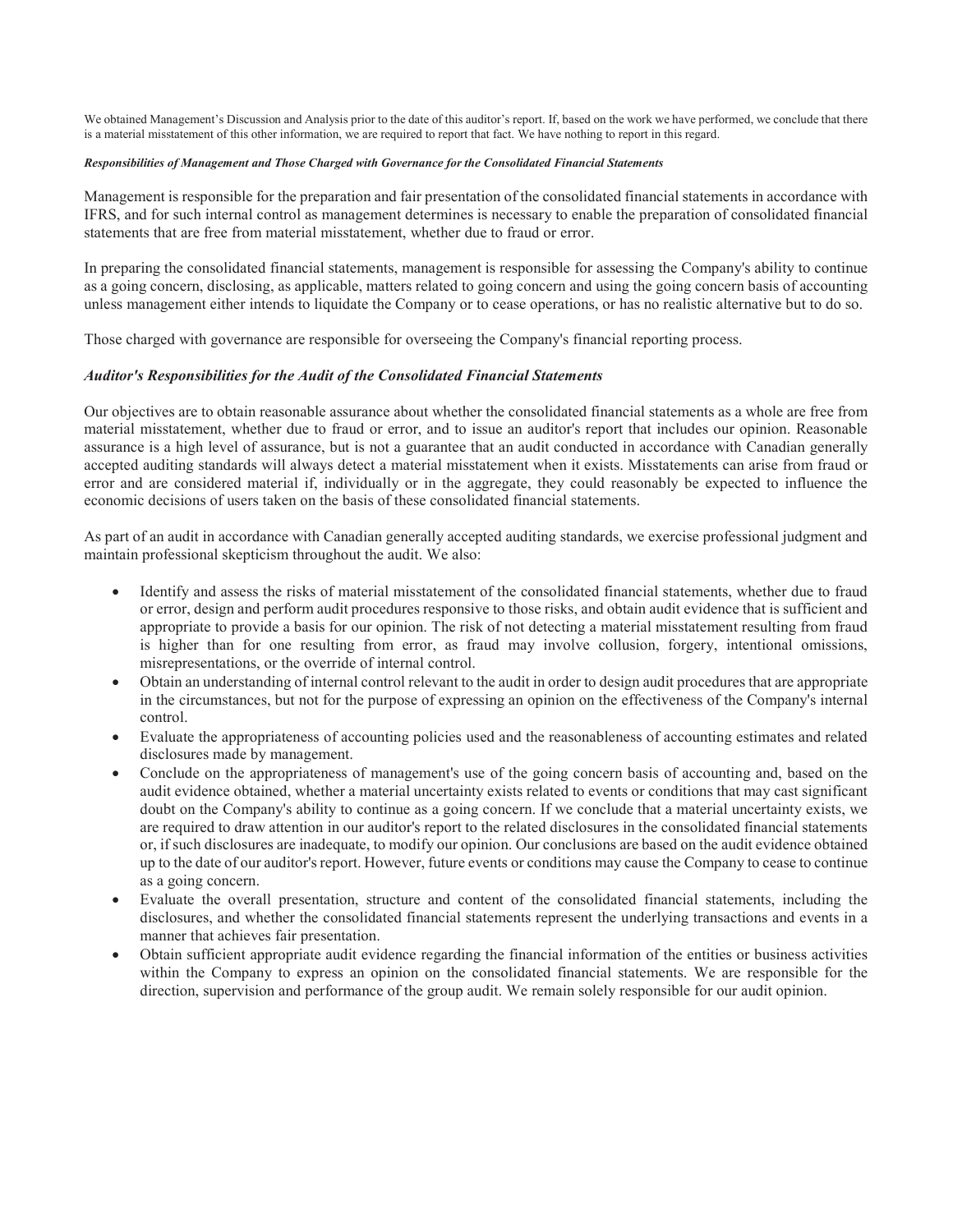We communicate with those charged with governance regarding, among other matters, the planned scope and timing of the audit and significant audit findings, including any significant deficiencies in internal control that we identify during our audit.

We also provide those charged with governance with a statement that we have complied with relevant ethical requirements regarding independence, and to communicate with them all relationships and other matters that may reasonably be thought to bear on our independence, and where applicable, related safeguards.

The engagement partner on the audit resulting in this independent auditor's report is Guy Thomas.

# "DAVIDSON & COMPANY LLP"

Vancouver, Canada Chartered Professional Accountants

September 26, 2019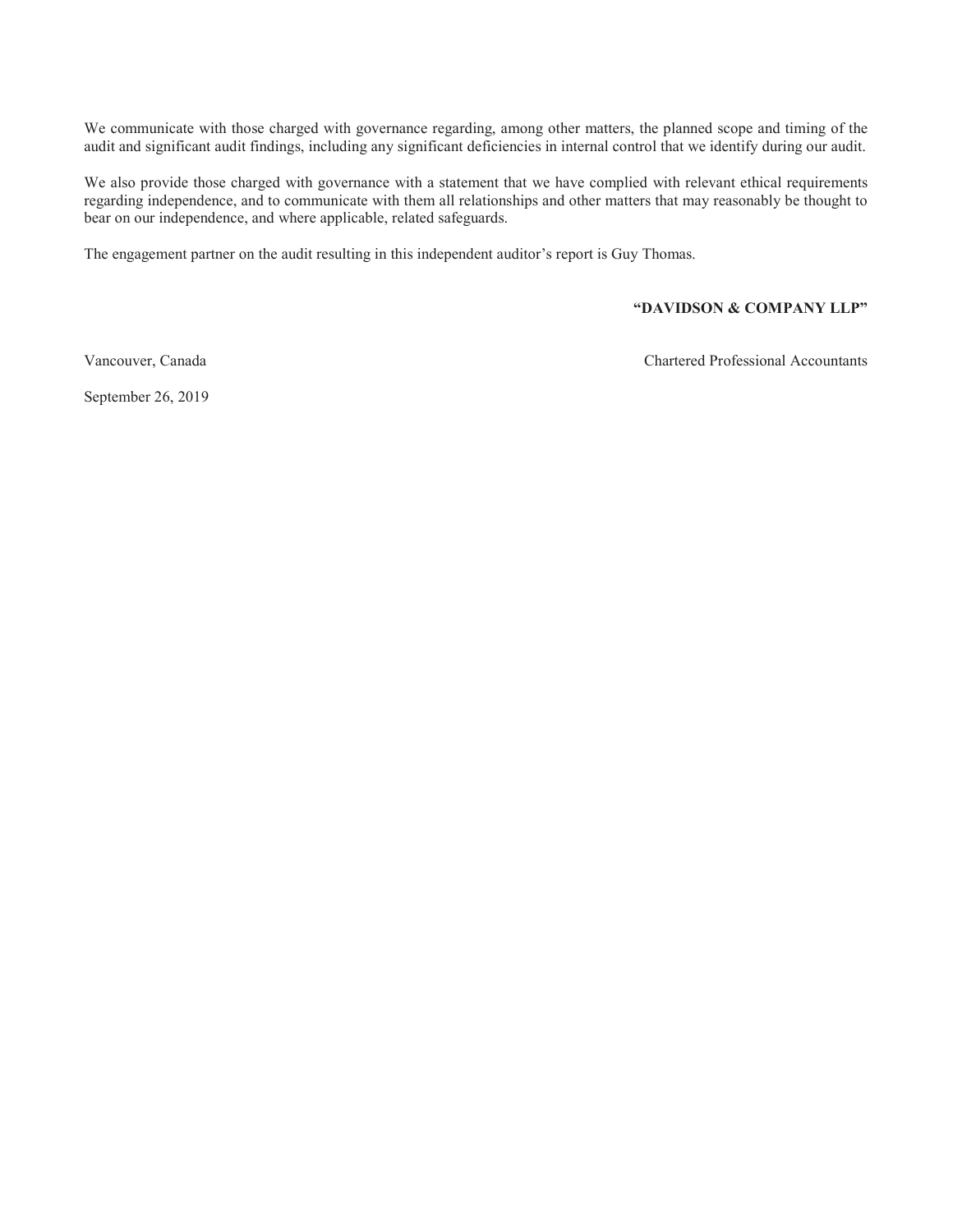# OROCO RESOURCE CORP.

CONSOLIDATED STATEMENTS OF FINANCIAL POSITION (Expressed in Canadian Dollars) As at May 31,

|                                                           |               | 2019           |               | 2018           |
|-----------------------------------------------------------|---------------|----------------|---------------|----------------|
|                                                           |               |                |               |                |
|                                                           |               |                |               |                |
| <b>ASSETS</b>                                             |               |                |               |                |
|                                                           |               |                |               |                |
| <b>Current</b><br>Cash                                    | \$            | 488,402        | $\mathcal{S}$ | 938,804        |
| Receivables                                               |               | 35,491         |               | 33,162         |
| Prepaid expenses and advances                             |               | 14,776         |               | 4,011          |
|                                                           |               | 538,669        |               | 975,977        |
|                                                           |               |                |               |                |
| <b>Marketable securities (Note 4)</b>                     |               | 401,444        |               | 548,600        |
| Investment in and advances to associated company (Note 4) |               | 1,339,443      |               | 721,608        |
| <b>Deferred acquisition costs (Note 14)</b>               |               | 29,559         |               | 9,759          |
| <b>Exploration and evaluation assets (Note 6)</b>         |               | 1,417,143      |               | 681,547        |
| Equipment (Note 7)                                        |               | 5,850          |               | 6,851          |
|                                                           |               |                |               |                |
|                                                           | $\mathcal{S}$ | 3,732,108      | \$            | 2,944,342      |
|                                                           |               |                |               |                |
|                                                           |               |                |               |                |
| <b>LIABILITIES AND SHAREHOLDERS' EQUITY</b>               |               |                |               |                |
|                                                           |               |                |               |                |
| <b>Current</b>                                            |               |                |               |                |
| Trade payables and accrued liabilities (Note 9)           | \$            | 467,341        | \$            | 296,859        |
|                                                           |               |                |               |                |
| <b>Deferred tax liability (Note 10)</b>                   |               | 13,443         |               | 13,443         |
|                                                           |               |                |               |                |
|                                                           |               | 480,784        |               | 310,302        |
|                                                           |               |                |               |                |
| Shareholders' equity                                      |               |                |               |                |
| Share capital (Note 8)                                    |               | 19,913,512     |               | 18,115,678     |
| Reserves (Note 8)                                         |               | 2,758,706      |               | 2,392,571      |
| Deficit                                                   |               | (19, 420, 894) |               | (17, 874, 209) |
|                                                           |               |                |               |                |
|                                                           |               | 3,251,324      |               | 2,634,040      |
|                                                           |               |                |               |                |
|                                                           | \$            | 3,732,108      | \$            | 2,944,342      |

Nature of operations and going concern (Note 1) Subsequent events (Note 14)

# Approved on behalf of the Board:

*"Craig Dalziel" "Steve Vanry"* 

Craig Dalziel – Director Steve Vanry – Director

The accompanying notes are an integral part of these consolidated financial statements.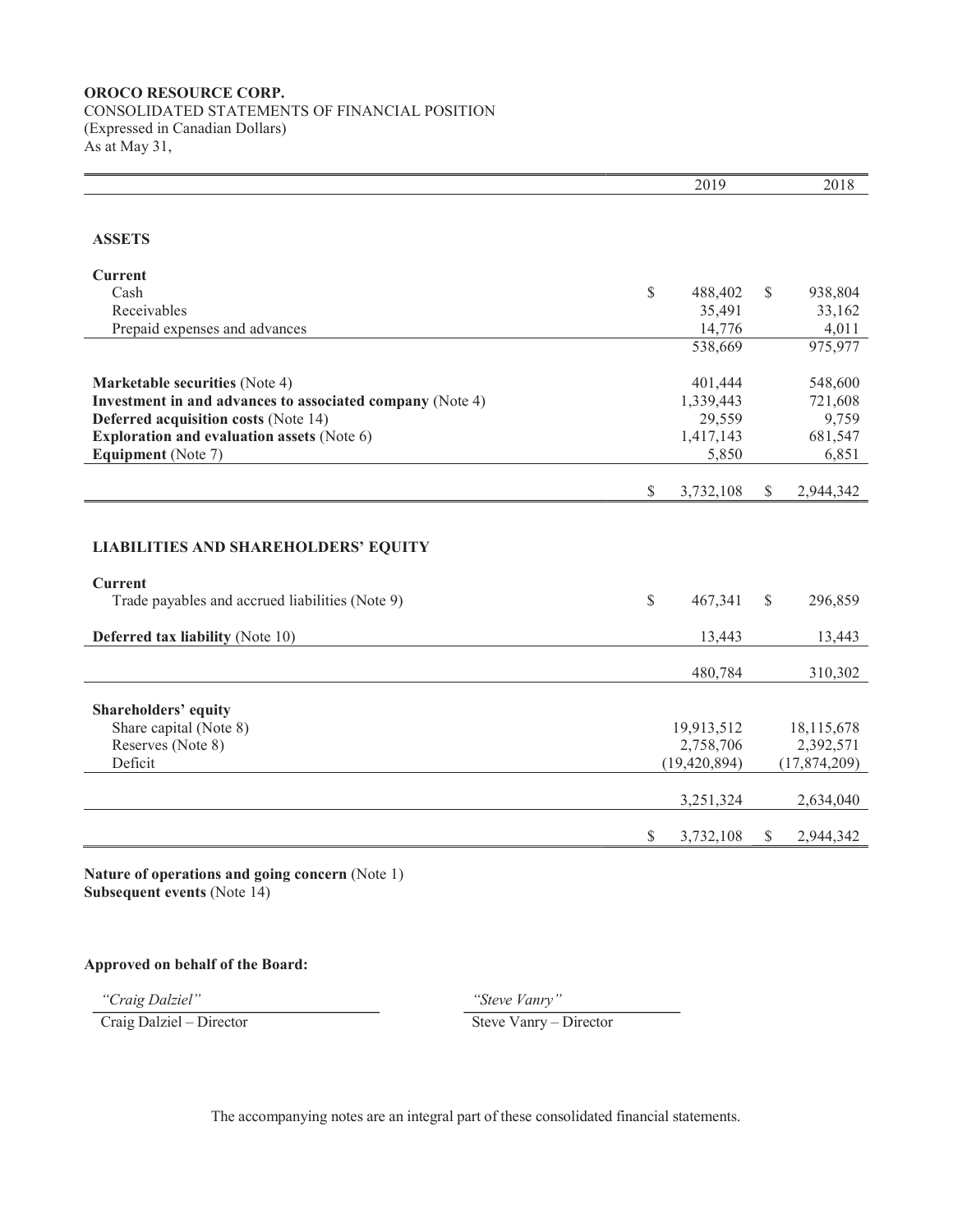# OROCO RESOURCE CORP.

CONSOLIDATED STATEMENTS OF LOSS AND COMPREHENSIVE LOSS (Expressed in Canadian Dollars) Year Ended May 31,

|                                                                 | 2019                        | 2018                    |
|-----------------------------------------------------------------|-----------------------------|-------------------------|
|                                                                 |                             |                         |
| <b>Expenses</b>                                                 |                             |                         |
| Business development                                            | $\$$<br>68,400              | \$<br>61,311            |
| Depreciation (Note 7)                                           | 1,001                       | 1,232                   |
| Consulting fees (Note 9)                                        | 134,179                     | 68,925                  |
| Foreign currency loss                                           | 1,806                       | 76,870                  |
| Management and director fees (Note 9)                           | 263,500                     | 244,500                 |
| Office and general                                              | 113,501                     | 103,964                 |
| Professional fees (Note 9)                                      | 344,923                     | 284,525                 |
| Property investigation costs                                    | 69,543                      | 336,942                 |
| Rent                                                            | 79,000                      | 74,954                  |
| Share-based payment (Notes 8 and 9)                             | 538,932                     | 184,289                 |
| Shareholder communications and investor relations               | 106,027                     | 23,024                  |
| Transfer agent and filing fees                                  | 26,407                      | 19,166                  |
| Travel                                                          | 63,223                      | 28,500                  |
| <b>Operating loss</b>                                           | (1,810,442)                 | (1,508,202)             |
|                                                                 |                             |                         |
| Equity loss in associated company (Note 4)                      | (119, 858)                  | (18, 868)               |
| Gain on sale of marketable securities (Note 4)                  |                             | 7,678                   |
| Interest income (Note 4)                                        | 40,621                      |                         |
| Management services (Note 4)                                    | 330,000                     |                         |
| Royalty income (Note 5)                                         | 12,994                      | 142,151                 |
|                                                                 | 263,757                     | 130,961                 |
|                                                                 |                             |                         |
| Loss for the year                                               | (1,546,685)                 | (1,377,241)             |
|                                                                 |                             |                         |
| Unrealized loss on fair value of marketable securities (Note 4) | (147, 156)                  | (80, 389)               |
|                                                                 |                             |                         |
| Loss and comprehensive loss for the year                        | (1,693,841)<br><sup>S</sup> | (1,457,630)<br>\$       |
| Basic and diluted loss per common shares                        | \$<br>(0.02)                | $\mathcal{S}$<br>(0.02) |
|                                                                 |                             |                         |
|                                                                 |                             |                         |
| Weighted average number of common shares                        |                             |                         |
| outstanding - basic and diluted                                 | 92,183,337                  | 79,332,610              |

The accompanying notes are an integral part of these consolidated financial statements.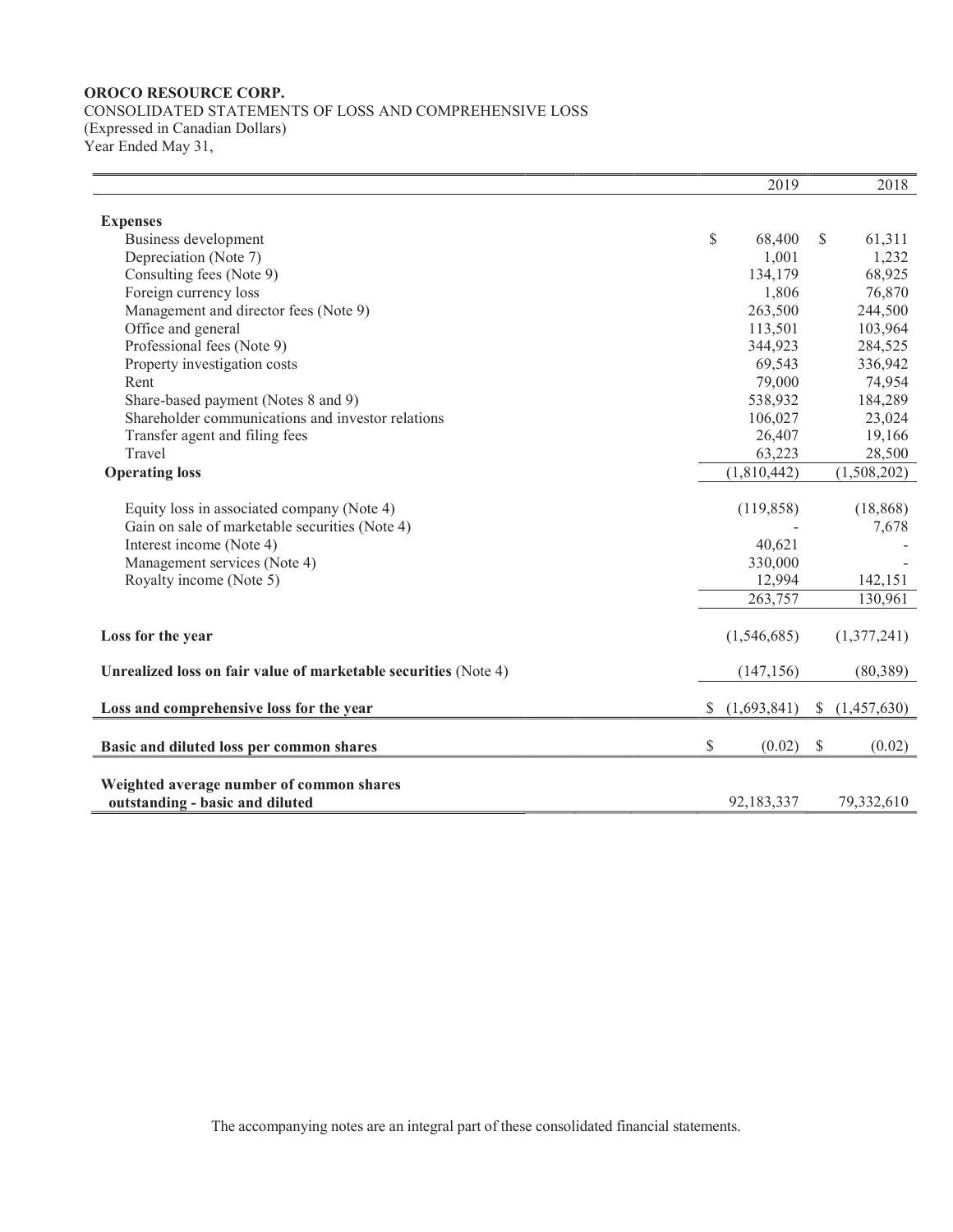**OROCO RESOURCE CORP.**<br>CONSOLIDATED STATEMENTS OF CHANGES IN SHAREHOLDERS' EQUITY<br>(Expressed in Canadian Dollars) CONSOLIDATED STATEMENTS OF CHANGES IN SHAREHOLDERS' EQUITY OROCO RESOURCE CORP.

(Expressed in Canadian Dollars)

|                                                                                                       | Share Capital        |                                | Reserves                                |                             |                |                                      |
|-------------------------------------------------------------------------------------------------------|----------------------|--------------------------------|-----------------------------------------|-----------------------------|----------------|--------------------------------------|
|                                                                                                       | Number               | Amount                         | comprehensive<br>income (loss)<br>Other | Stock option<br>and warrant | Deficit        | Total                                |
|                                                                                                       |                      | D                              | S                                       | S                           | S              | S                                    |
| May 31, 2017                                                                                          | 77,947,405           | 16,973,847                     | 183,420                                 | 2,110,254                   | (16,496,968)   | 2,770,553                            |
| Shares issued for option exercise<br>Shares issued for cash<br>Share issue costs                      | 200,000<br>9,000,000 | 900,000<br>20,003<br>(18, 172) |                                         | (5,003)                     |                | 900,000<br>15,000<br>(18, 172)       |
| Shares issued for exploration and<br>evaluation assets                                                | 2,000,000            | 240,000                        |                                         |                             |                | 240,000                              |
| Unrealized loss on fair value of<br>marketable securities<br>Share-based payment<br>Loss for the year |                      |                                | (80, 389)                               | 184,289                     | (1,377,241)    | 184,289<br>(80, 389)<br>(1,377,241)  |
| May 31, 2018                                                                                          | 89,147,405           | 18,115,678                     | 103,031                                 | 2,289,540                   | (17,874,209)   | 2,634,040                            |
| Shares issued for cash<br>Share issue costs                                                           | 500,000<br>6,950,000 | 1,550,000<br>(27, 207)         |                                         |                             |                | 1,550,000<br>(27, 207)               |
| Shares issued for warrant exercise<br>Shares issued for option exercise                               | 445,000              | 74,400<br>63,141               |                                         | (25, 641)                   |                | 74,400<br>37,500                     |
| Shares issued for exploration and<br>Unrealized loss on fair value of<br>evaluation assets            | 500,000              | 137,500                        |                                         |                             |                | 137,500                              |
| marketable securities<br>Share-based payment<br>Loss for the year                                     |                      |                                | (147, 156)                              | 538,932                     | (1,546,685)    | (147, 156)<br>538,932<br>(1,546,685) |
| May 31, 2019                                                                                          | 97,542,405           | 19,913,512                     | (44, 125)                               | 2,802,831                   | (19, 420, 894) | 3,251,324                            |

The accompanying notes are an integral part of these consolidated financial statements. The accompanying notes are an integral part of these consolidated financial statements.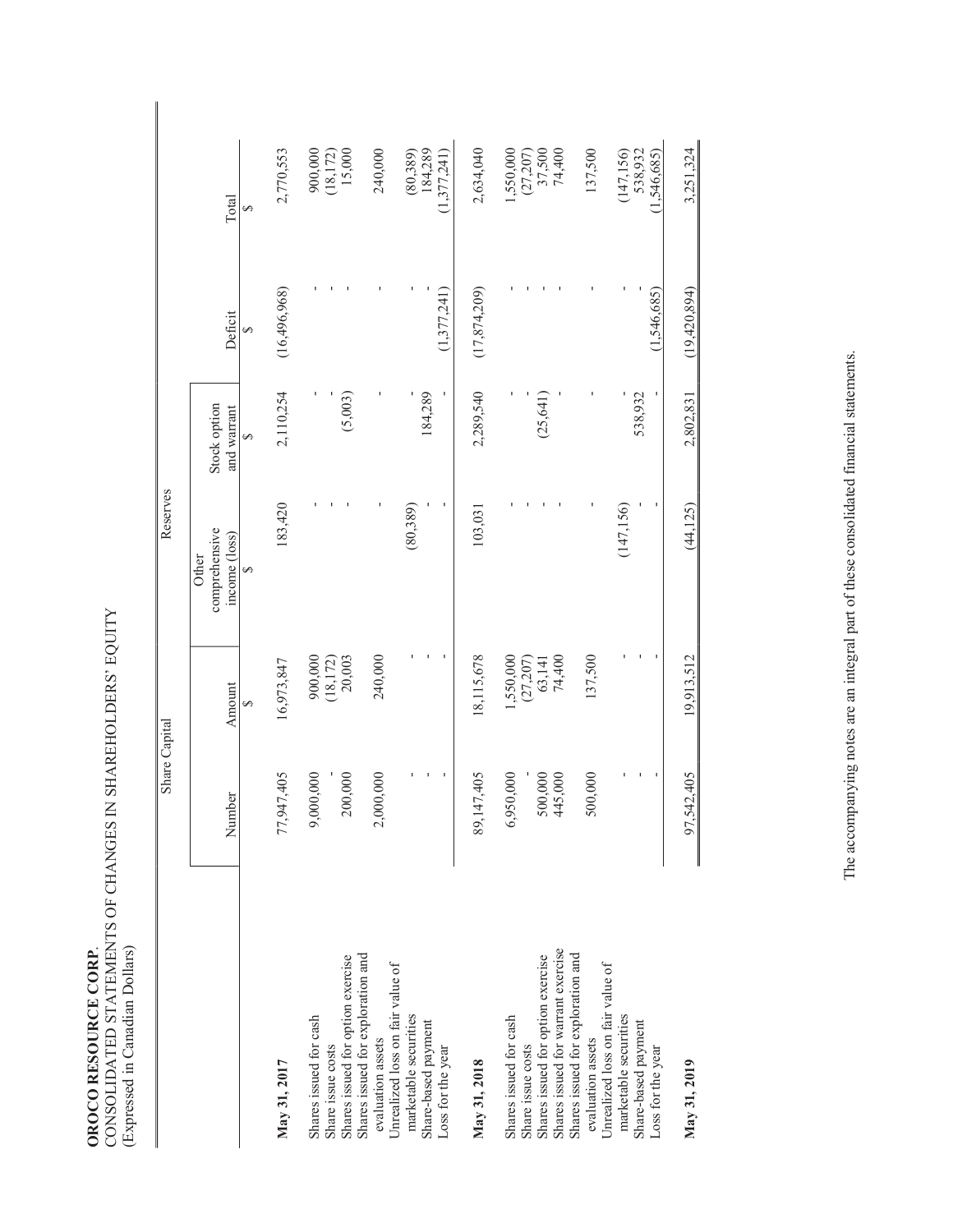# OROCO RESOURCE CORP.

CONSOLIDATED STATEMENTS OF CASH FLOWS (Expressed in Canadian Dollars) Year Ended May 31,

|                                             |              | 2019        | 2018              |
|---------------------------------------------|--------------|-------------|-------------------|
|                                             |              |             |                   |
| <b>CASH FLOWS FROM OPERATING ACTIVITIES</b> |              |             |                   |
| Loss for the year                           | \$           | (1,546,685) | \$<br>(1,377,241) |
| Adjusted for items not involving cash:      |              |             |                   |
| Depreciation                                |              | 1,001       | 1,232             |
| Equity loss in associated company           |              | 119,858     | 18,868            |
| Gain on sale of marketable securities       |              |             | (7,678)           |
| Accrued royalty income                      |              | (12,994)    | (142, 151)        |
| Accrued interest income                     |              | (40,621)    |                   |
| Accrued management services income          |              | (330,000)   |                   |
| Foreign exchange gain                       |              | (882)       | (2,411)           |
| Share-based payment                         |              | 538,932     | 184,289           |
| Gain on settlement of accounts payable      |              |             |                   |
| Changes in working capital items:           |              |             |                   |
| Receivables                                 |              | (25, 134)   | 2,350             |
| Prepaid expenses and advances               |              | (10,765)    | 904               |
| Trade payables and accrued liabilities      |              | 87,322      | 96,563            |
|                                             |              |             |                   |
| Net cash used in operating activities       |              | (1,219,968) | (1,225,275)       |
| <b>CASH FLOWS FROM INVESTING ACTIVITIES</b> |              |             |                   |
|                                             |              |             |                   |
| Exploration and evaluation expenditures     |              | (514, 936)  | (149, 129)        |
| Deferred acquisition costs                  |              | (19, 800)   | (9,759)           |
| Proceeds on sale of marketable securities   |              |             | 69,362            |
| Acquisition of marketable securities        |              |             | (22, 280)         |
| Royalty income                              |              | 20,181      | 130,032           |
| Note receivable and interest income         |              |             |                   |
| Advances to associated company              |              | (350, 572)  | (124, 847)        |
| Net cash used in investing activities       |              | (865, 127)  | (106, 621)        |
|                                             |              |             |                   |
| <b>CASH FLOWS FROM FINANCING ACTIVITIES</b> |              |             |                   |
| Proceeds from share issue                   |              | 1,661,900   | 915,000           |
| Share issue cost                            |              | (27,207)    | (18, 172)         |
| Net cash provided by financing activities   |              | 1,634,693   | 896,828           |
|                                             |              |             |                   |
| Change in cash                              |              | (450, 402)  | (435,068)         |
| Cash, beginning of year                     |              | 938,804     | 1,373,872         |
| Cash, end of year                           | $\mathbb{S}$ | 488,402     | \$<br>938,804     |
|                                             |              |             |                   |

Supplemental cash flow information (Note 11)

The accompanying notes are an integral part of these consolidated financial statements.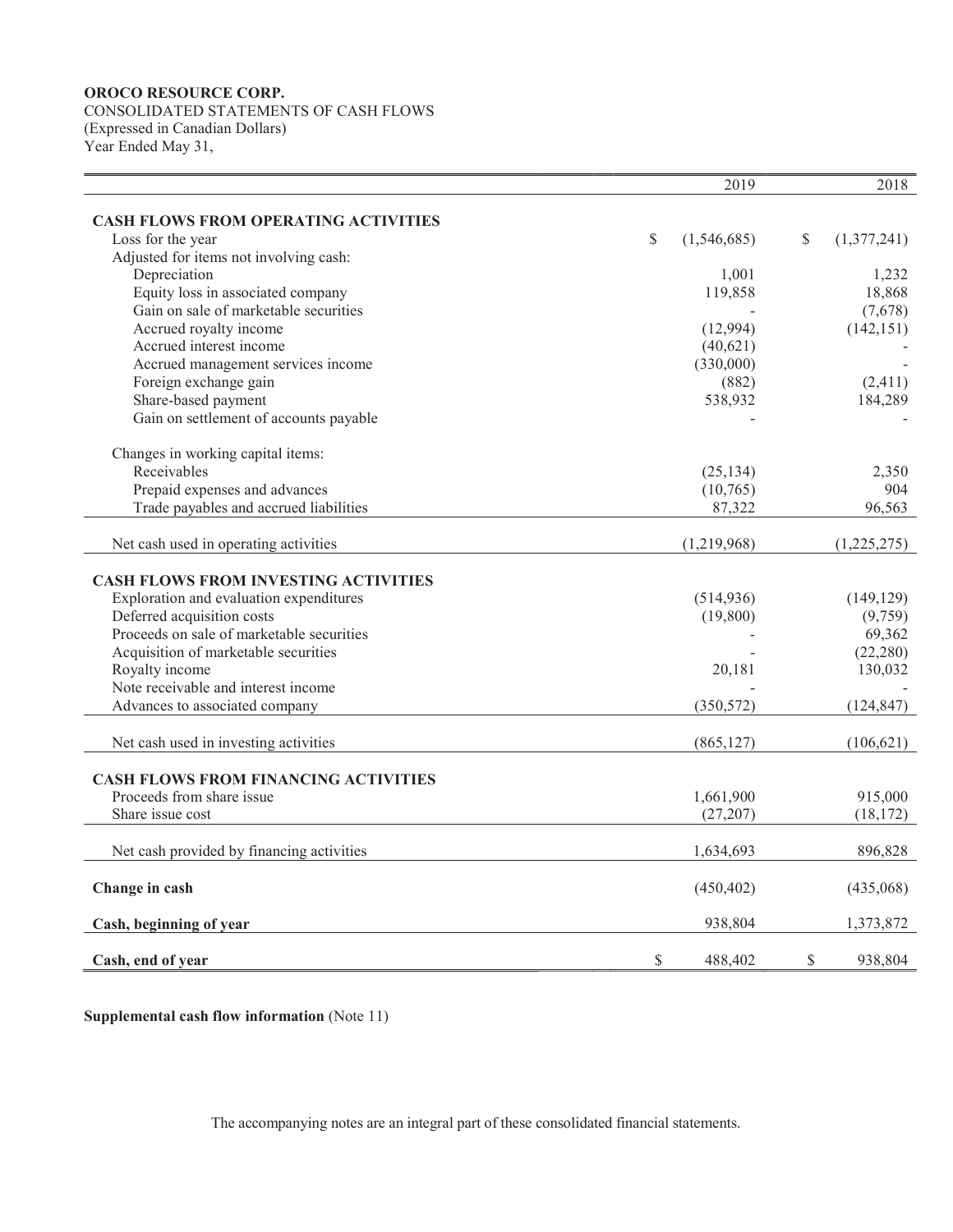$\overline{a}$ 

# 1. NATURE OF OPERATIONS AND GOING CONCERN

Oroco Resource Corp. (the "Company") was incorporated on July 7, 2006 under the Business Corporations Act of British Columbia and is in the business of acquiring and exploring exploration and evaluation assets in Mexico. The Company is listed on the TSX Venture Exchange (the "TSX-V").

The Company's head office and principal address is located at #1201 - 1166 Alberni Street, Vancouver, British Columbia, Canada, V6E 3Z3.

The Company is in the exploration stage and has not yet determined whether its exploration and evaluation assets contain reserves that are economically recoverable. The recoverability of amounts shown for exploration and evaluation assets and related deferred exploration expenditures are dependent upon the discovery of economically recoverable reserves, the ability of the Company to obtain necessary financing to complete the development of the mineral properties and upon future profitable production or proceeds from the disposition thereof.

The Company's exploration and evaluation assets consist of the Xochipala, Santo Tomas, and Salvador properties in Mexico. The outlook for the Company is tied to realizing on the value of its exploration and evaluation assets and marketable securities, raising the financing necessary to maintain operations thereafter, and ultimately on generating future profitable operations. The Company has incurred ongoing losses and will require additional capital to continue operation for the upcoming year. These uncertainties may cast significant doubt as to the ability of the Company to continue as a going concern.

These consolidated financial statements do not reflect adjustments to the carrying value of assets and liabilities, the reported expenses and balance sheet classifications used that would be necessary if the going concern assumption were not appropriate.

# 2. BASIS OF PRESENTATION

#### Statement of compliance

These consolidated financial statements have been prepared in accordance with International Financial Reporting Standards ("IFRS") as issued by the International Accounting Standards Board ("IASB") and interpretations of the International Financial Reporting Interpretations Committee ("IFRIC").

These consolidated financial statements were authorized by the Audit Committee and Board of Directors of the Company on September 26, 2019.

### Basis of presentation

These consolidated financial statements have been prepared on a historical cost basis, using the accrual basis of accounting, except for cash flow information and certain financial assets that are measured at fair value, as explained in the significant accounting policies set out in Note 3.

#### Functional and presentation currency

These consolidated financial statements are presented in Canadian dollars, unless otherwise noted, which is the functional currency of the parent and of its subsidiaries.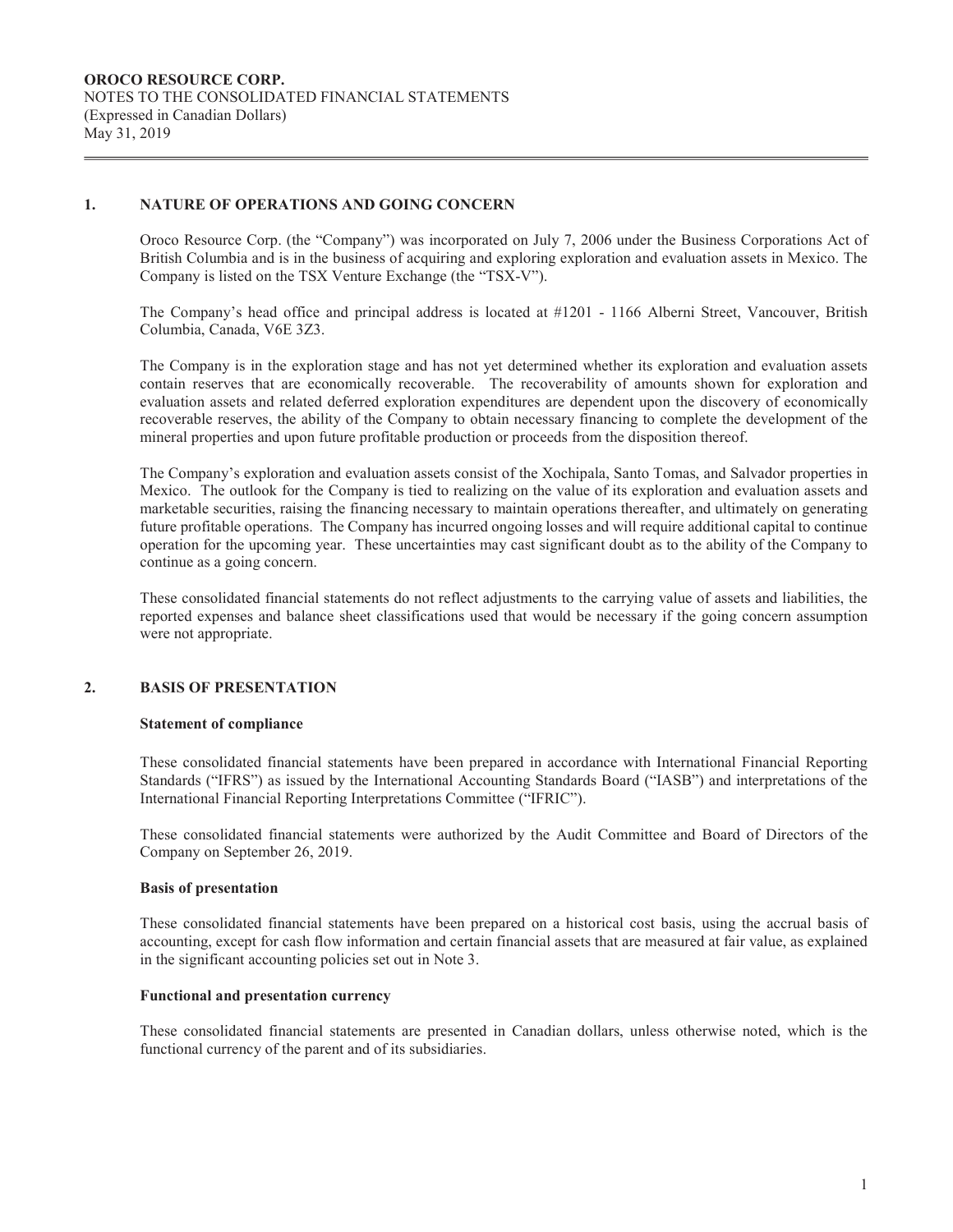# 2. BASIS OF PRESENTATION (cont'd...)

#### Basis of consolidation

 $\overline{a}$ 

These consolidated financial statements include the accounts of the Company and its direct wholly owned subsidiaries. Control exists when the Company possesses power over an investee, has exposure to variable returns from the investee and has the ability to use its power over the investee to affect its returns. Intercompany balances and transactions, and any unrealized income and expenses arising from intercompany transactions, are eliminated in preparing the consolidated financial statements.

| Name of Subsidiary                                 | Country of<br>Incorporation | Percentage of<br>Ownership | Principal Activity           |
|----------------------------------------------------|-----------------------------|----------------------------|------------------------------|
| Minera Xochipala S.A. de C.V. ("Minera Xochipala") | Mexico                      | 100%                       | <b>Exploration</b> in Mexico |
| 0973496 B.C. Ltd.                                  | Canada                      | $100\%$                    | Holding company              |

The Company also holds an inactive, nominal company incorporated in Canada.

The Company holds a 13.0% interest in Altamura Copper Corp. ("Altamura") which is accounted for as an equity investment.

#### Significant estimates

The preparation of these consolidated financial statements requires the Company to make estimates and assumptions concerning the future. The Company's management reviews these estimates and underlying assumptions on an ongoing basis, based on experience and other factors, including expectations of future events that are believed to be reasonable under the circumstances. Revisions to estimates are adjusted for prospectively in the period in which the estimates are revised.

Critical accounting estimates are estimates and assumptions made by management that may result in a material adjustment to the carrying amount of assets and liabilities within the next financial year and are, but are not limited to, the following:

Share-based payment - The fair value of stock options issued are subject to the limitation of the Black-Scholes option pricing model which incorporates market data and which involves uncertainty and subjectivity in estimates used by management in the assumptions. Changes in the input assumptions can materially affect the fair value estimate of stock options.

Valuation of marketable securities - The Company evaluates, among other factors, the duration and extent to which the fair value of an investment is less than its cost; and the financial health of, and near term business outlook for, the investee, including factors such as industry and sector performance, changes in technology, and operational and financing cash flow.

The carrying value and the recoverability of exploration and evaluation assets - Management has determined that exploration, evaluation and related costs incurred, which were capitalized may have future economic benefits and may be economically recoverable. Management uses several criteria in its assessments of economic recoverability and probability of future economic benefits including geologic and other technical information, history of conversion of mineral deposits with similar characteristics to its own properties to proven and probable mineral reserves, scoping and feasibility studies, accessible facilities and existing permits.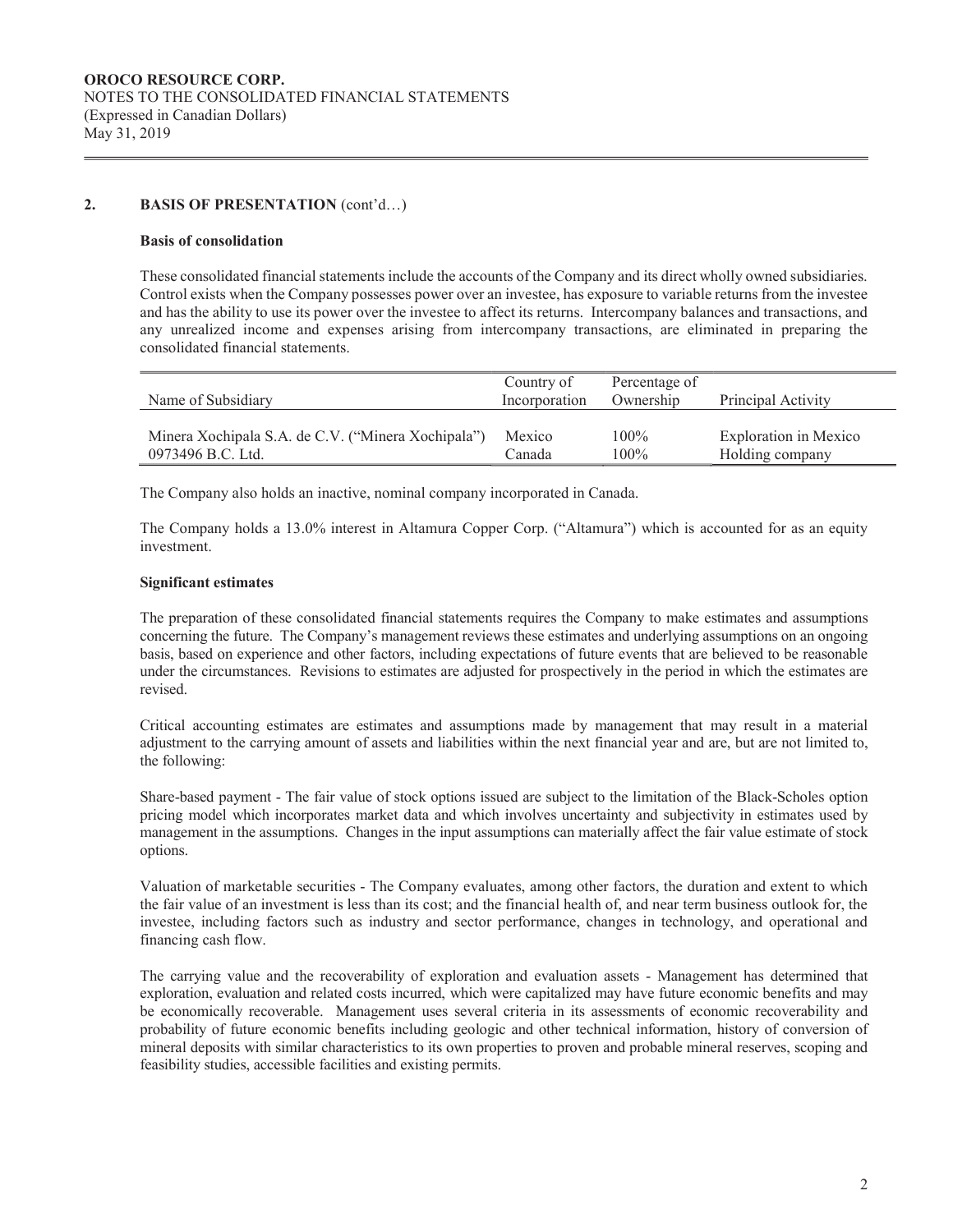# 2. BASIS OF PRESENTATION (cont'd...)

#### Significant estimates (cont'd…)

Valuation of production royalty - The Company is entitled to royalty income as disclosed in Note 5. The Company has estimated the value of the production royalty to be \$Nil due to lack of certainty of future ongoing production and values.

### Significant judgments

 $\overline{a}$ 

Information about critical judgments in applying accounting policies that have the most significant effect on the amounts recognized in the consolidated financial statements are, but are not limited to, the following:

Determination of functional currency - The functional currency of the Company and its subsidiaries is the currency of the primary economic environment in which each entity operates. The Company has determined the functional currency of each entity to be the Canadian dollar. Determination of the functional currency may involve certain judgments to determine the primary economic environment. The functional currency may change if there is a change in events and conditions which determines the primary economic environment.

Classification of investments as subsidiaries, joint ventures, associated company and portfolio investments - Classification of investments requires judgement as to whether the Company controls, has joint control of or significant influence over the strategic financial and operating decisions relating to the activity of the investee. In assessing the level of control or influence that the Company has over an investment, management considers ownership percentages, board representation as well as other relevant provisions in shareholder agreements. If an investor holds or has the ability to hold 20% or more of the voting power of the investee, it is presumed that the investor has significant influence, unless it can be clearly demonstrated that this is not the case. Conversely, if the investor holds less than 20% of the voting power of the investee, it is presumed that the investor does not have significant influence, unless such influence can be clearly demonstrated. The Company accounts for its 13.0% interest in Altamura as an equity investment as the Company has the ability to convert its advances into an increased interest in Altamura.

# 3. SIGNIFICANT ACCOUNTING POLICIES

#### Financial instruments

#### Financial assets

On initial recognition, financial assets are recognized at fair value and are subsequently classified and measured at: amortized cost; fair value through other comprehensive income ("FVOCI"); or fair value through profit or loss ("FVTPL). The classification of financial assets depends on the purpose for which the financial assets were acquired and is generally based on the business model in which a financial asset is managed and its contractual cash flow characteristics. Financial assets are measured at fair value net of transaction costs that are directly attributable to its acquisition except for financial assets at FVTPL where transaction costs are expensed. All financial assets not classified and measured at amortized cost or FVOCI are measured at FVTPL. On initial recognition of an equity instrument that is not held for trading, the Company may irrevocably elect to present subsequent changes in the investment's fair value in other comprehensive income. The classification determines the method by which the financial assets are carried on the consolidated statement of financial position subsequent to inception and how changes in value are recorded. Financial assets are classified as current assets or non-current assets based on their maturity date.

The Company's financial assets which consist of cash and receivables are classified as amortized cost. Marketable securities are classified as FVOCI.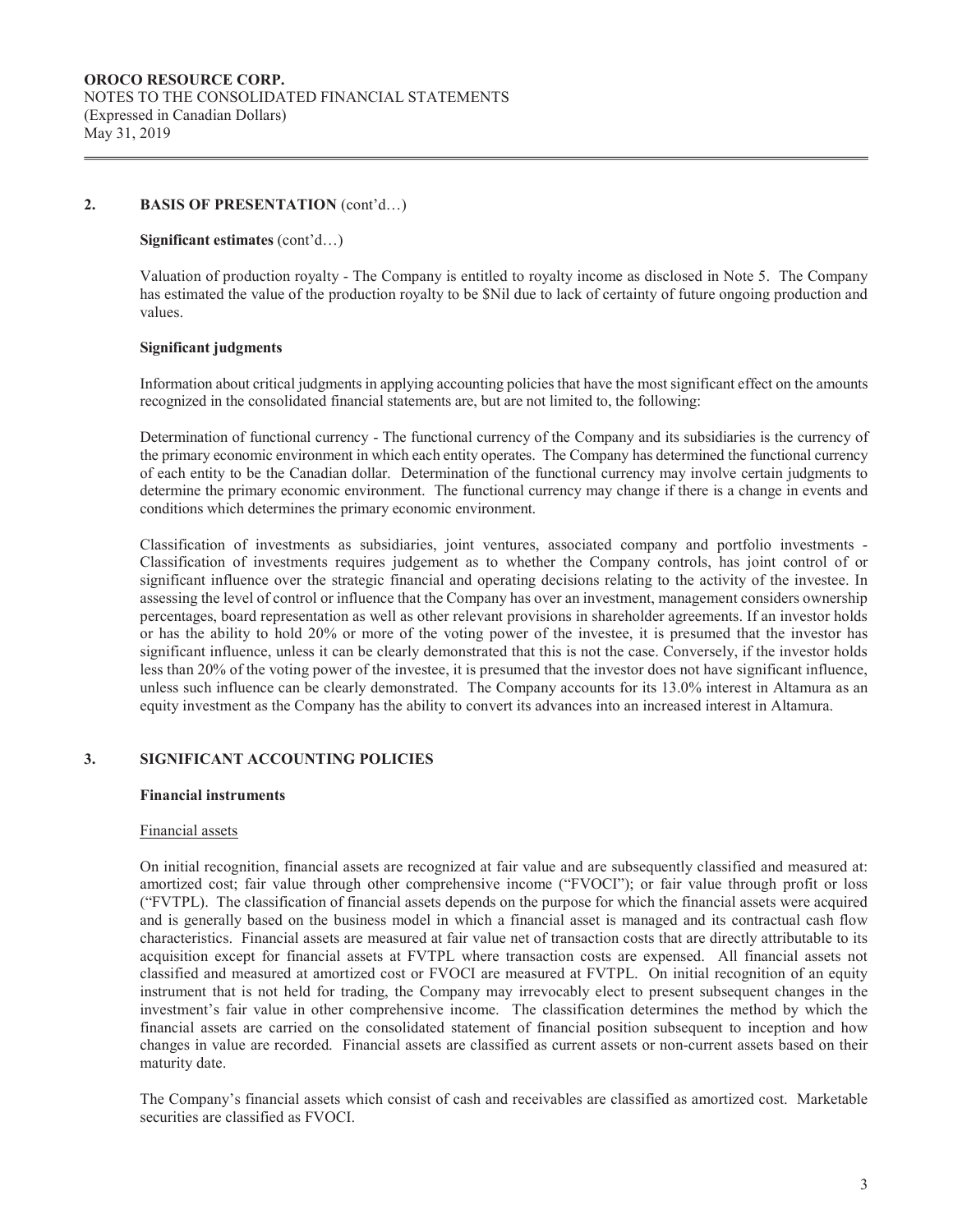# 3. SIGNIFICANT ACCOUNTING POLICIES (cont'd)

### Financial instruments (cont'd…)

#### Financial liabilities

 $\overline{a}$ 

Financial liabilities are designated as either: fair value through profit or loss; or amortized cost. All financial liabilities are classified and subsequently measured at amortized cost except for financial liabilities at FVTPL. The classification determines the method by which the financial liabilities are carried on the consolidated statement of financial position subsequent to inception and how changes in value are recorded.

The Company's financial liabilities which consist of trade payables and accrued liabilities are classified as amortized cost.

### Impairment of financial assets

An expected credit loss ("ECL") model applies to financial assets measured at amortized cost, contract assets and debt investments at FVOCI, but not to investments in equity instruments. The ECL model requires a loss allowance to be recognized based on expected credit losses. The estimated present value of future cash flows associated with the asset is determined and an impairment loss is recognized for the difference between this amount and the carrying amount as follows: the carrying amount of the asset is reduced to estimated present value of the future cash flows associated with the asset, discounted at the financial asset's original effective interest rate, either directly or through the use of an allowance account and the resulting loss is recognized in profit or loss for the period. In a subsequent period, if the amount of the impairment loss related to financial assets measured at amortized cost decreases, the previously recognized impairment loss is reversed through profit or loss to the extent that the carrying amount of the investment at the date the impairment is reversed does not exceed what the amortized cost would have been had the impairment not been recognized. The Company's financial assets measured at amortized cost are subject to the ECL model.

#### Investments in associated companies

The Company accounts for its long-term investments in affiliated companies over which it has significant influence using the equity basis of accounting, whereby the investment is initially recorded at cost, adjusted to recognize the Company's share of earnings or losses and reduced by dividends received.

The Company assesses its equity investments for impairment if there is objective evidence of impairment as a result of one or more events that occurred after the initial recognition of the equity investment and that the event or events has an impact on the estimated future cash flow of the investment that can be reliably estimated. Objective evidence of impairment of equity investments includes:

- significant financial difficulty of the associated companies;
- becoming probable that the associated companies will enter bankruptcy or other financial reorganization; or
- $\bullet$  national or local economic conditions that correlate with defaults of the associated companies.

#### Deferred acquisition costs

Costs relating to the acquisition of potential exploration and evaluation assets are recorded as deferred acquisition costs in advance of obtaining the asset. Once the asset has been acquired, the costs will be recorded as capitalized costs. The costs are written-off should the potential acquisition no longer be considered viable.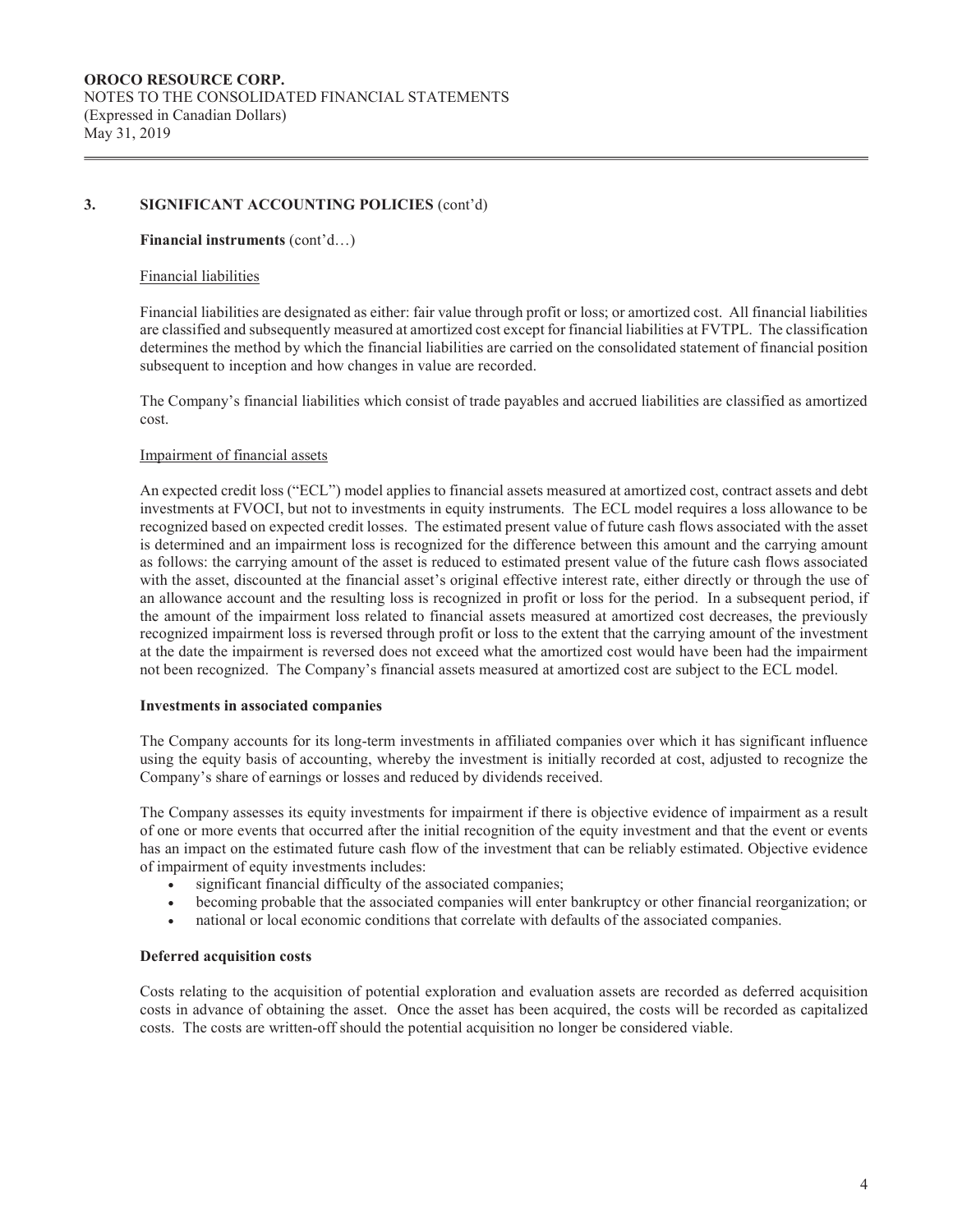# 3. SIGNIFICANT ACCOUNTING POLICIES (cont'd…)

#### Exploration and evaluation assets

 $\overline{a}$ 

Exploration and evaluation assets include the costs of acquiring licenses, costs associated with exploration and evaluation activity, and the fair value (at acquisition date) of exploration and evaluation assets acquired in a business combination. All costs related to the acquisition and exploration of exploration and evaluation assets are capitalized by property as an intangible asset. Costs incurred before the Company has obtained the legal rights to explore an area are charged to operations.

Exploration and evaluation assets are assessed for impairment if (i) sufficient data exists to determine technical feasibility and commercial viability and (ii) facts and circumstances suggest that the carrying amount exceeds the recoverable amount.

Once the technical feasibility and commercial viability of the extraction of mineral resources in an area of interest are demonstrable, exploration and evaluation assets attributable to that area of interest are first tested for impairment and then reclassified to mining property and development assets within property, plant and equipment.

Recoverability of the carrying amount of the exploration and evaluation assets is dependent on successful development and commercial exploitation, or alternatively, sale of the respective areas of interest.

General exploration costs not related to specific properties and general administrative expenses are charged to operations in the year in which they are incurred.

The Company does not have any producing mineral properties and all of its efforts to date have been exploratory in nature. Upon the establishment of commercial production, carrying values of deferred acquisition and exploration costs are amortized over the estimated life of the mine using the units of production method.

#### **Provisions**

#### *Rehabilitation provisions*

The Company recognizes liabilities for statutory, contractual, constructive or legal obligations, including those associated with the rehabilitation of exploration and evaluation assets and equipment, when those obligations result from the acquisition, construction, development or normal operation of the assets. Initially, a liability for rehabilitation obligation is recognized at its fair value in the period in which it is incurred if a reasonable estimate of cost can be made. The Company records the present value of estimated future cash flows associated with rehabilitation as a liability when the liability is incurred and increases the carrying value of the related assets for that amount.

Subsequently, these capitalized rehabilitation costs are amortized over the life of the related assets. At the end of each period, the liability is increased to reflect the passage of time (accretion expense) and changes in the estimated future cash flows underlying any initial estimates (additional rehabilitation costs).

The Company recognizes its environmental liability on a site-by-site basis when it can be reliably estimated. Environmental expenditures related to existing conditions resulting from past or current operations and from which no current or future benefit is discernible are charged to profit or loss. The Company had no measurable rehabilitation obligations for the years presented.

#### *Other provisions*

Provisions are recognized for liabilities of uncertain timing or amount that have arisen as a result of past transactions, including legal or constructive obligations. The provision is measured at the best estimate of the expenditure required to settle the obligation at the reporting date. The Company had no other provisions for the years presented.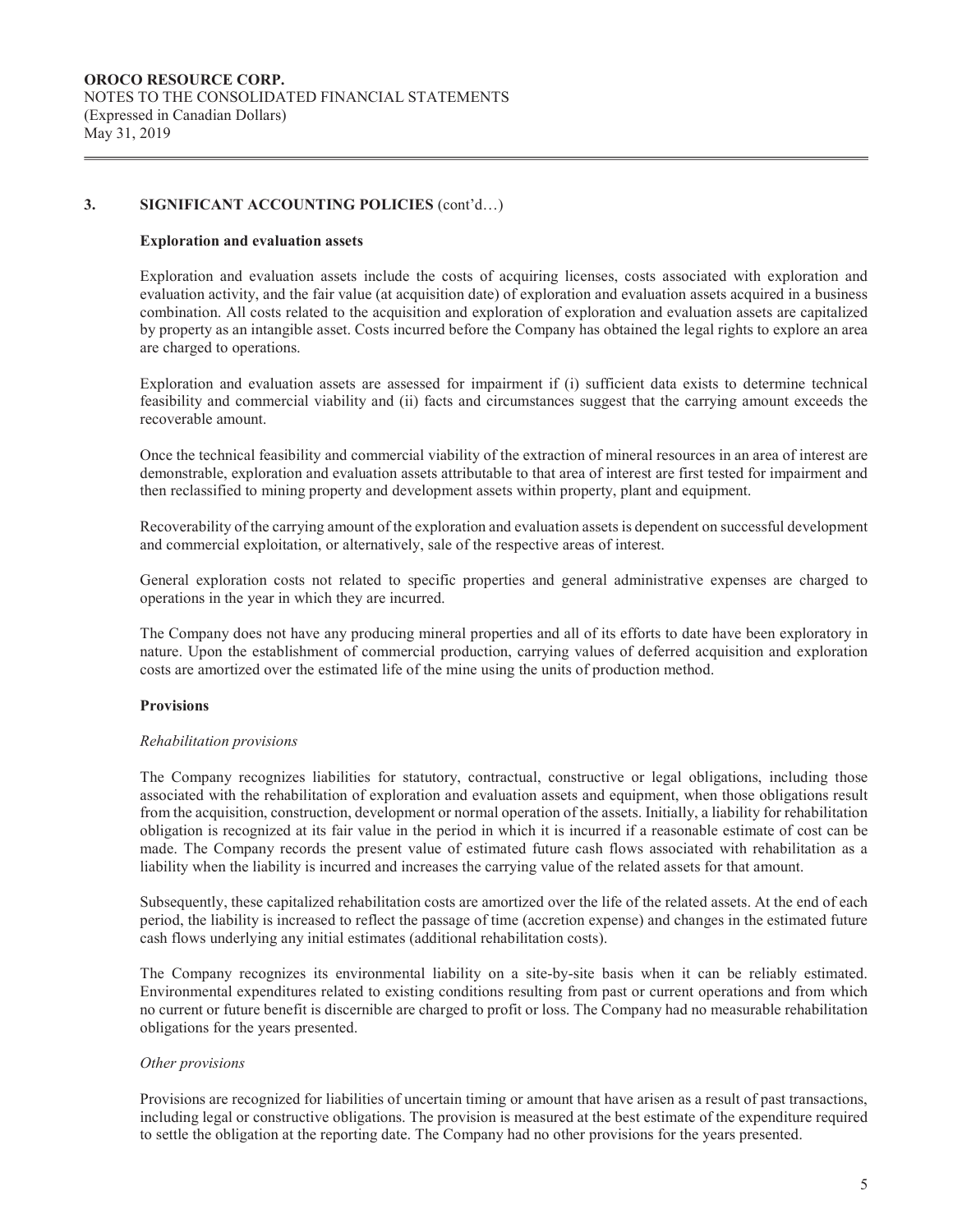# 3. SIGNIFICANT ACCOUNTING POLICIES (cont'd…)

#### Impairment

 $\overline{a}$ 

At the end of each reporting period, the carrying amounts of the Company's long-lived assets are reviewed to determine whether there is any indication that those assets are impaired. If any such indication exists, the recoverable amount of the asset is estimated in order to determine the extent of the impairment, if any. The recoverable amount is the higher of fair value less costs to sell and value in use. Fair value is determined as the amount that would be obtained from the sale of the asset in an arm's length transaction between knowledgeable and willing parties. In assessing value in use, the estimated future cash flows are discounted to their present value using a discount rate that reflects current market assessments of the time value of money and the risks specific to the asset.

If the recoverable amount of an asset is estimated to be less than its carrying amount, the carrying amount of the asset is reduced to its recoverable amount and the impairment loss is recognized in profit or loss. For an asset that does not generate largely independent cash inflows, the recoverable amount is determined for the cash generating unit ("CGU") to which the asset belongs.

Where an impairment subsequently reverses, the carrying amount of the asset (or CGU) is increased to the revised estimate and its recoverable amount, but to an amount that does not exceed the carrying amount that would have been determined had no impairment loss been recognized for the asset (or CGU) in prior years. A reversal of an impairment loss is recognized immediately in profit or loss.

### Equipment

Equipment is stated at cost less accumulated depreciation. Depreciation is provided for using the declining-balance method at the following rates per annum:

| Automotive equipment | $10\%$ |
|----------------------|--------|
| Computer equipment   | $30\%$ |
| Leaseholds           | 20%    |
| Office furniture     | 20%    |

#### Foreign currency translation

Transactions in foreign currencies are translated at the exchange rate in effect at the date of the transaction. Foreign denominated monetary assets and liabilities are translated to their Canadian dollar equivalents using foreign exchange rates prevailing at the statement of financial position date. Non-monetary items are translated into Canadian dollars at the exchange rate in effect on the respective transaction dates. Revenues and expenses are translated at average rates for the period, except for amortization, which is translated on the same basis as the related asset. Exchange gains or losses arising on foreign currency translation are reflected in profit or loss for the year.

#### Share-based payments

The fair value of options granted is recognized as stock-based compensation expense with a corresponding increase in reserves. An individual is classified as an employee when the individual is an employee for legal or tax purposes (direct employee) or provides services similar to those performed by a direct employee. Consideration paid on the exercise of stock options is credited to capital stock and the fair value of the options is reclassified from reserves to share capital.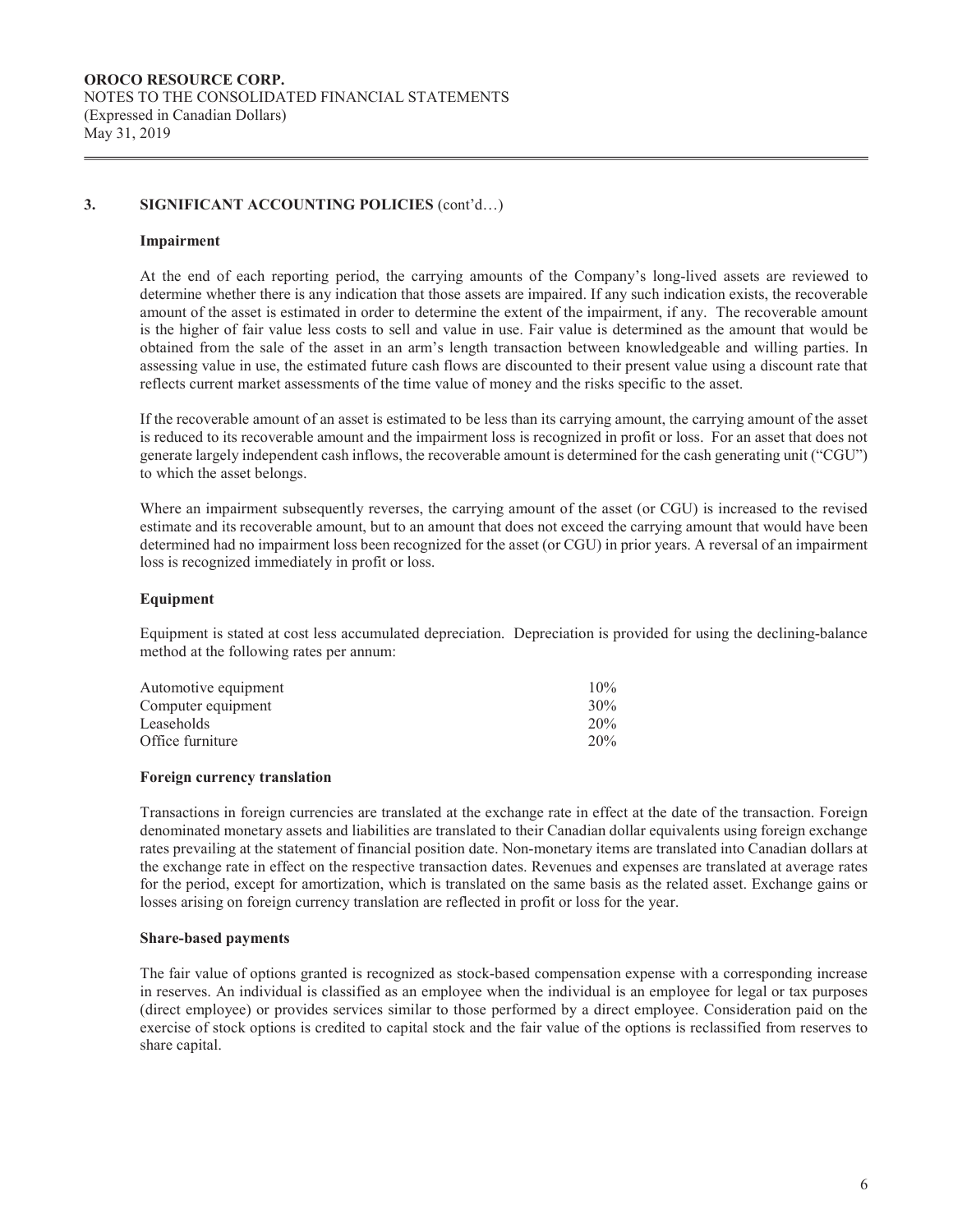# 3. SIGNIFICANT ACCOUNTING POLICIES (cont'd...)

#### Share-based payments (cont'd…)

The Company accounts for the granting of stock options and direct awards of stock to employees, directors and nonemployees using the fair value method whereby all awards will be recorded at fair value on the date of grant. Stock based compensation awards are calculated using the Black-Scholes option pricing model. Compensation expense is recognized immediately for past services and pro rata for future services over the vesting period with a corresponding increase in reserves.

### Income (loss) per share

 $\overline{a}$ 

The Company presents basic and diluted earnings (loss) per share data for its common shares. Basic earnings (loss) per share is calculated by dividing the loss attributable to common shareholders of the Company by the weighted average number of common shares outstanding during the period. Diluted earnings (loss) per share is computed similar to basic earnings (loss) per share except that the weighted average shares outstanding are increased to include additional shares for the assumed exercise of stock options and warrants, if dilutive. The number of additional shares is calculated by assuming that outstanding stock options and warrants were exercised and that the proceeds from such exercises were used to acquire common stock at the average market price during the reporting periods. There was no dilutive effect for the years presented.

### Share capital

Common shares are classified as share capital. Incremental costs, net of tax effects, directly attributable to the issue of common shares are recognized as a deduction from equity. Common shares issued for consideration other than cash are valued based on their market value at the date the shares are issued.

The Company has adopted a residual value method with respect to the measurement of shares and warrants issued as private placement units. The residual value method first allocates value to the more easily measurable component based on fair value and then the residual value, if any, to the less easily measurable component. The Company considers the fair value of common shares issued in the private placements to be the more easily measurable component. The balance, if any, is allocated to the attached warrants. Any fair value attributed to the warrants is recorded as reserves.

### Income taxes

Current tax is the expected tax payable or receivable on the local taxable income or loss for the year, using local tax rates enacted or substantively enacted at the financial position reporting date, and includes any adjustments to tax payable or receivable in respect of previous years.

Deferred income tax is recognized in respect of temporary differences between the carrying amounts of assets and liabilities for financial reporting purposes and the amounts used for taxation purposes. Deferred tax is measured at the tax rates that are expected to be applied to temporary differences when they reverse, based on the laws that have been enacted or substantively enacted by the financial position reporting date. Deferred tax is not recognized for temporary differences which arise on the initial recognition of assets or liabilities in a transaction that is not a business combination and that affects neither accounting, nor taxable profit or loss.

A deferred tax asset is recognized for unused tax losses, tax credits and deductible temporary differences, to the extent that it is probable that future taxable profits will be available against which they can be utilized. Deferred tax assets are reviewed at each reporting date and are reduced to the extent that it is no longer probable that the related tax benefit will be realized.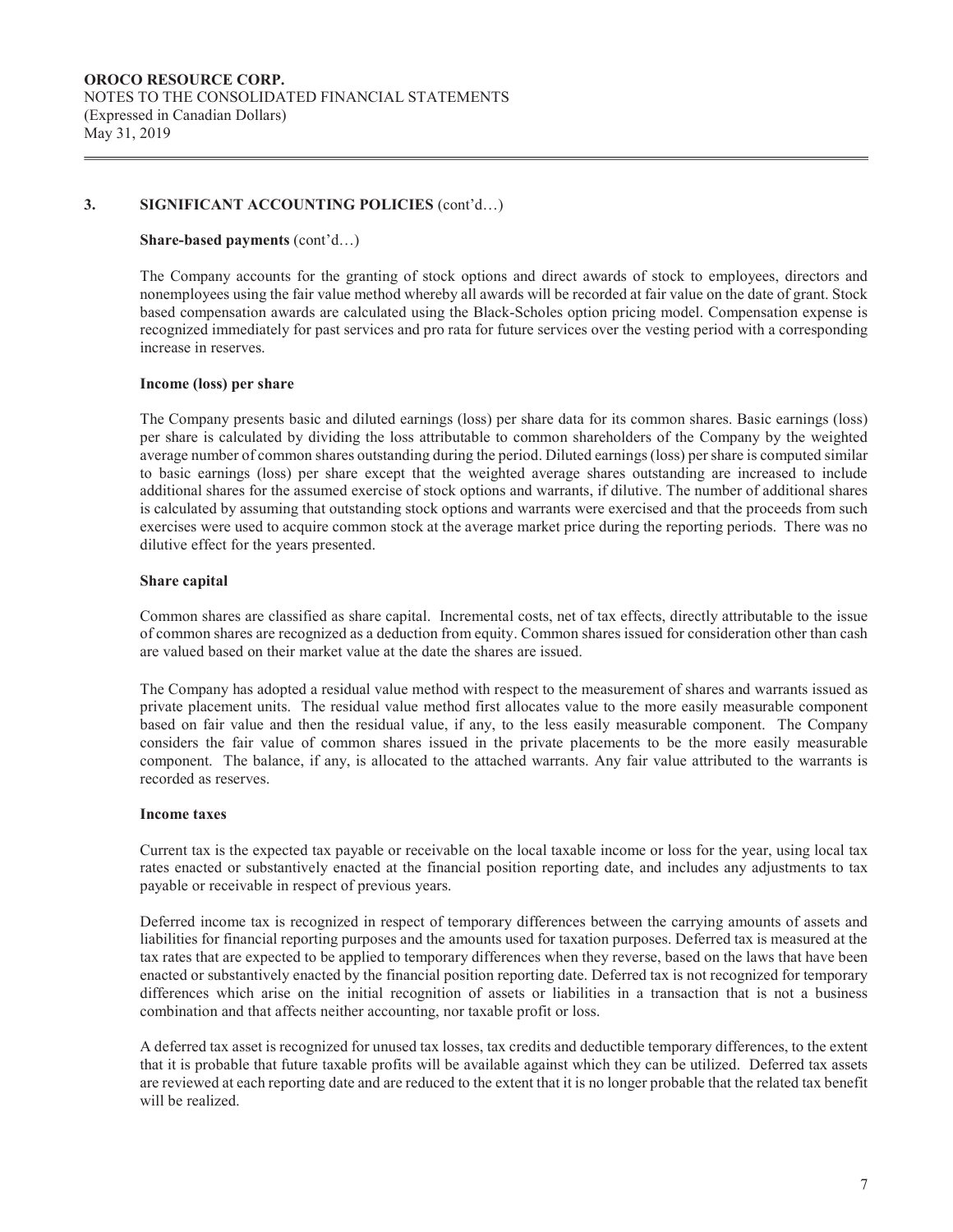# 3. SIGNIFICANT ACCOUNTING POLICIES (cont'd…)

### Related party transactions

 $\overline{a}$ 

Parties are considered to be related if one party has the ability, directly or indirectly, to control the other party or exercise significant influence over the party in making financial and operating decisions. Related parties may be individuals or corporate entities. A transaction is considered to be a related party transaction when there is a transfer of resources or obligations between related parties.

#### New accounting policies adopted

The following standards and amendments to existing standards have been adopted by the Company effective June 1, 2018:

### *IFRS 9, Financial instruments*

The Company retrospectively adopted IFRS 9. This standard replaces IAS 39 Financial Instruments: Recognition and Measurement. Prior periods were not restated and there was no material impact to the Company's consolidated financial statements as a result of transitioning to IFRS 9. IFRS 9 introduced a revised model for classification and measurement, and while this has resulted in financial instrument classification changes, there were no quantitative impacts from adoption. Cash has changed classification from FVTPL to amortized cost. The carrying value is equal to its fair value given the short-term nature of the asset, therefore, there is no change in the carrying value as a result of the change in classification. There are no transitional impacts regarding financial liabilities in regards to classification and measurement.

The adoption of the ECL impairment model had a negligible impact on the carrying amounts of the Company's financial assets given the nature of the items and that receivables are substantially all current and there is a minimal level of default.

# *IFRS 15, Revenue from contracts with customers*

IFRS 15 establishes principles that an entity shall apply to report useful information to users of financial statements about the nature, amount, timing and uncertainty of revenue and cash flows arising from a contract with a customer.

There was no impact on the consolidated financial statements as a result of adopting this standard.

#### New standards, interpretations and amendments to existing standards not yet effective

The following standards, amendments to standards and interpretations have been issued but are not effective for annual periods beginning on or after January 1, 2019:

# *IFRS 16, Leases*

This standard sets out the principles for recognition, measurement, presentation, and disclosure of leases including guidance for both parties to a contract, the lessee and the lessor. It eliminates the classification of leases as either operating or finance leases as is required by IAS 17 and instead introduces a single lessee accounting model.

The Company has determined the impact of this new standard will be increased disclosure.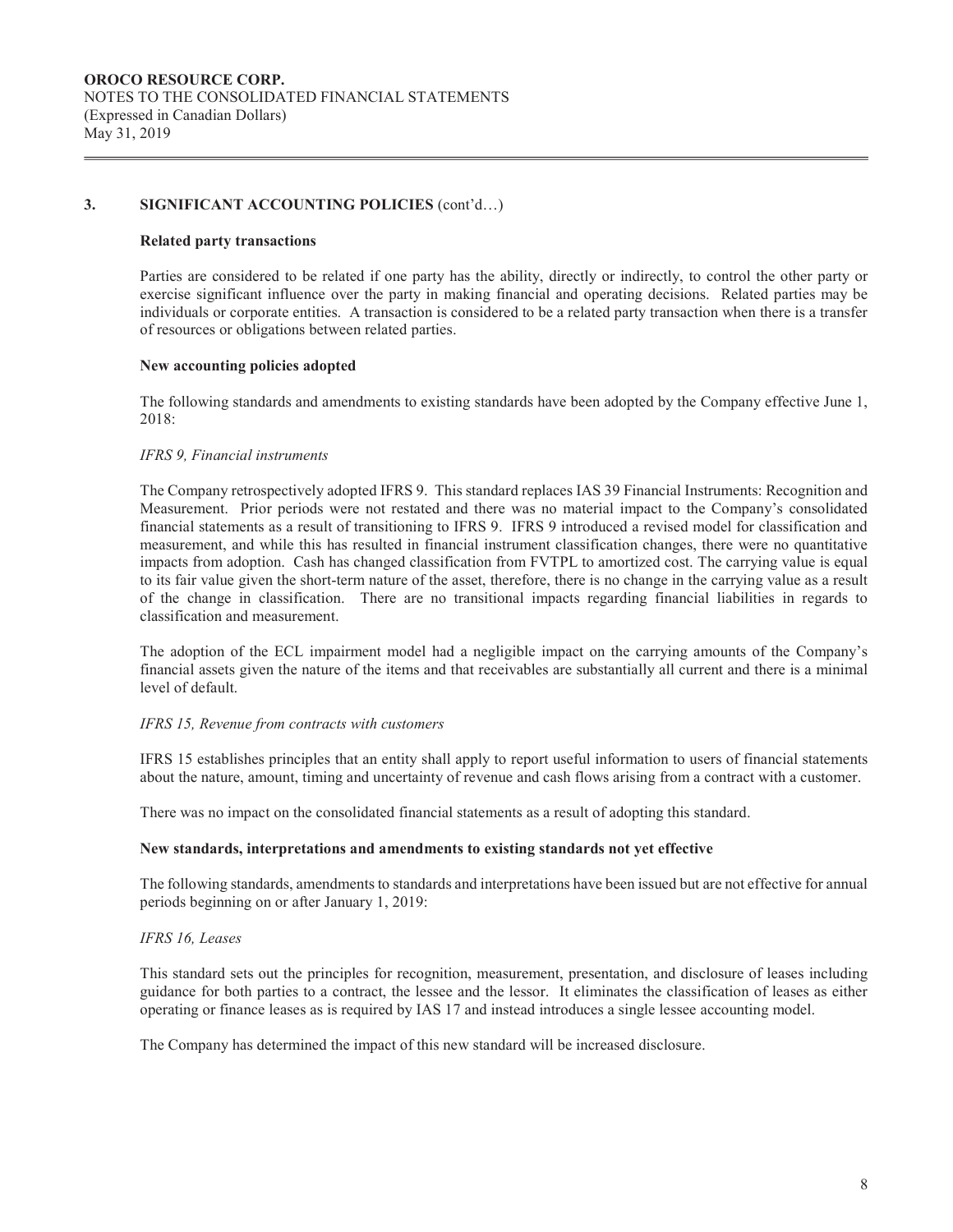### 4. INVESTMENTS AND ADVANCES

 $\overline{a}$ 

#### (a) Marketable Securities

During year ended May 31, 2019, the Company sold Nil (2018 - 992,000) Goldgroup Mining Inc. ("Goldgroup") shares resulting in a gain on sale of \$Nil (2018 - \$7,678). As at May 31, 2019, the remaining 5,601,250 (2018 - 5,601,250) shares had a fair value of \$308,069 (2018 - \$448,100), resulting in other comprehensive (loss) of \$(140,031) (2018 - \$(83,609)).

The Company owns 375,000 common shares, at a cost of \$75,000, in a private British Columbia company ("BC Co."), related by virtue of a common director, which provides satellite based, geological services to the mining and other industries, which services are able to identify, model and monitor subsurface geological structures. Cost is considered to approximate fair value.

As at May 31, 2019, the Company owned 5,950,000 common shares (representing a 13.0% ownership), at a cost of \$451,073, in Altamura, a company related by virtue of a director and officer of the Company and a member of the Company's management collectively having significant influence in Altamura (Note 9).

The Company owns 75,000 common shares of a publicly traded company ("Pub Co."). As at May 31, 2019, the shares had a fair value of \$18,375 (2018 - \$25,500), resulting in other comprehensive gain (loss) of \$(7,125) (2018 - \$3,220).

|                       | Goldgroup |              |           | Altamura                 | BC Co.  |              |  |  |
|-----------------------|-----------|--------------|-----------|--------------------------|---------|--------------|--|--|
|                       | Number    | Amount       | Number    | Amount                   | Number  | Amount       |  |  |
|                       |           |              |           |                          |         |              |  |  |
| May 31, 2017          | 6,593,250 | \$593,393    | 5,950,000 | 451,073<br>S             | 375,000 | 75,000<br>\$ |  |  |
| <b>Additions</b>      |           |              |           | $\overline{\phantom{0}}$ |         |              |  |  |
| Disposals             | (992,000) | (61, 684)    |           |                          |         |              |  |  |
| Transfer to equity    |           |              |           |                          |         |              |  |  |
| investment            |           |              |           | (451, 073)               |         |              |  |  |
| Fair value adjustment |           | (83, 609)    |           |                          |         |              |  |  |
| May 31, 2018          | 5,601,250 | 448,100      | 5,950,000 |                          | 375,000 | 75,000       |  |  |
| Additions             |           |              |           |                          |         |              |  |  |
| Disposals             |           |              |           |                          |         |              |  |  |
| Fair value adjustment |           | (140, 031)   |           |                          |         |              |  |  |
| May 31, 2019          | 5,601,250 | S<br>308,069 | 5,950,000 | \$                       | 375,000 | 75,000       |  |  |

|                       | Pub Co.                  |                          | Total         |
|-----------------------|--------------------------|--------------------------|---------------|
|                       | Number                   | Amount                   | Amount        |
|                       |                          |                          |               |
| May 31, 2017          | $\overline{\phantom{0}}$ | $\mathcal{S}$            | \$1,119,466   |
| Additions             | 75,000                   | 22,280                   | 22,280        |
| Disposals             | -                        |                          | (61, 684)     |
| Transfer to equity    |                          |                          |               |
| investment            |                          |                          | (451,073)     |
| Fair value adjustment |                          | 3,220                    | (80, 389)     |
| May 31, 2018          | 75,000                   | 25,500                   | 548,600       |
| Additions             | -                        | $\overline{\phantom{a}}$ |               |
| Disposals             |                          |                          |               |
| Fair value adjustment | ۰                        | (7, 125)                 | (147, 156)    |
| May 31, 2019          | 75,000                   | 18,375<br>S              | \$<br>401,444 |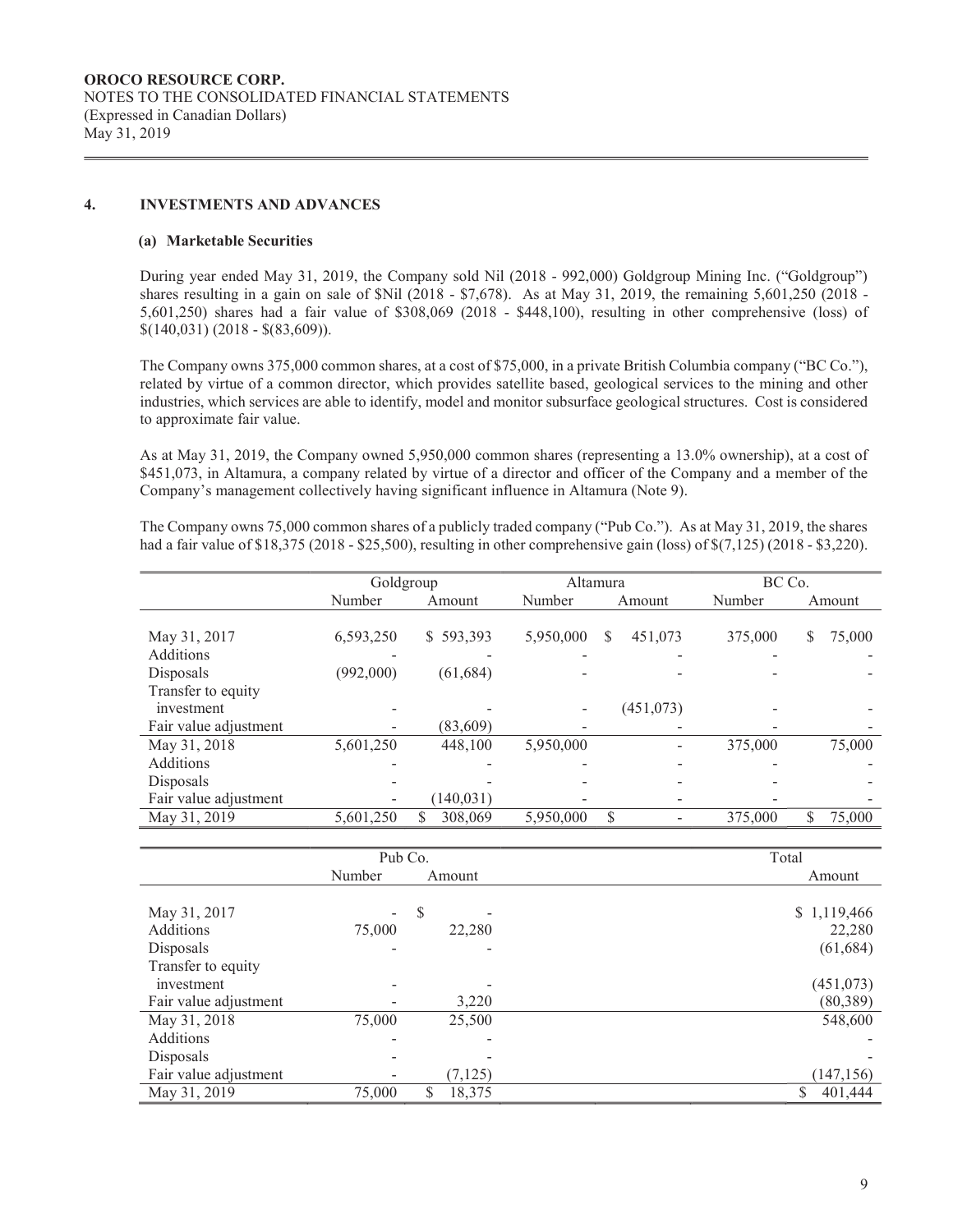# 4. INVESTMENTS AND ADVANCES (cont'd…)

 $\overline{a}$ 

### (b) Equity Investment and Advances

During year ended May 31, 2019, the Company advanced to and/or paid on behalf of Altamura \$350,572 (2018 - \$124,847), and accrued interest owed of \$40,621 (2018 - \$Nil) for total outstanding advances of \$680,596 (2018 - \$289,403) (the "Advances"). The Advances bear interest of 12% and are due within 90 days of request of the Company. The Company has entered into three agreements with Altamura dated effective September 27, 2018: (i) an option agreement (the "Altamura Option Agreement") pursuant to which the Company acquired a three year option (the "Option"), the exercise of which is subject to TSX-V and shareholder approval, to acquire all of the equity in Altamura not already held by the Company, in consideration for 39,800,000 shares of the Company (Note 9); (ii) a loan agreement (the "Altamura Loan Agreement") pursuant to which the Company agreed to lend up to US\$600,000 to Altamura, inclusive of Advances and exclusive of interest and management services to date, and (iii) an amended and restated share option agreement (the "Advances Conversion Agreement") pursuant to which, in the event that the Company does not exercise the Option, the Company may convert all Advances to Altamura into common shares of Altamura at a price of US\$0.057 per share at any time within the first six months after the expiry of the Option. The Advances are secured by promissory notes. As the conversion of the Advances into equity of Altamura would result in the Company holding an equity position in Altamura sufficient to give it significant influence, but not control, the investment into Altamura has been accounted for as an equity investment. Altamura's main asset is its interests in the Santo Tomas Properties in Mexico (Note 7).

During year ended May 31, 2019, the Company charged Altamura \$330,000 (2018 - \$Nil) for management services. As at May 31, 2019, the Company has a receivable of \$346,500 (2018 - \$Nil) in relation to the management services including GST. Subsequent to the year ended May 31, 2019, the Company and Altamura amended the Advances Conversion Agreement to include the management services fees in the amount that the Company may elect to convert into common shares of Altamura (Note 14).

Information on the equity investment is as follows:

As at May 31, 2019, the Company's investment in Altamura, including dilution gains, less its share of Altamura's accumulated losses was \$312,347 (2018 - \$432,205). The Company's share of the loss for the year ended May 31, 2019 was \$119,858 (2018 - \$18,868). The Company does not control operational decisions and the Company's judgment is that it has significant influence, but not control and accordingly equity accounting is appropriate.

As at May 31, 2019, Altamura's aggregate assets, aggregate liabilities and loss for the year then ended are as follows:

|                                               |   | Altamura  |
|-----------------------------------------------|---|-----------|
|                                               |   |           |
| Aggregate assets                              | S | 247,370   |
| Aggregate liabilities                         |   | 1,227,536 |
| Loss for the year ended May 31, 2019          |   | 964,879   |
| Eliminate intercompany losses                 |   | (42,900)  |
| Adjusted loss for the year ended May 31, 2019 |   | 921,979   |
| The Company's ownership percentage            |   | 13.0%     |
| The Company's share of the loss               |   | 119,858   |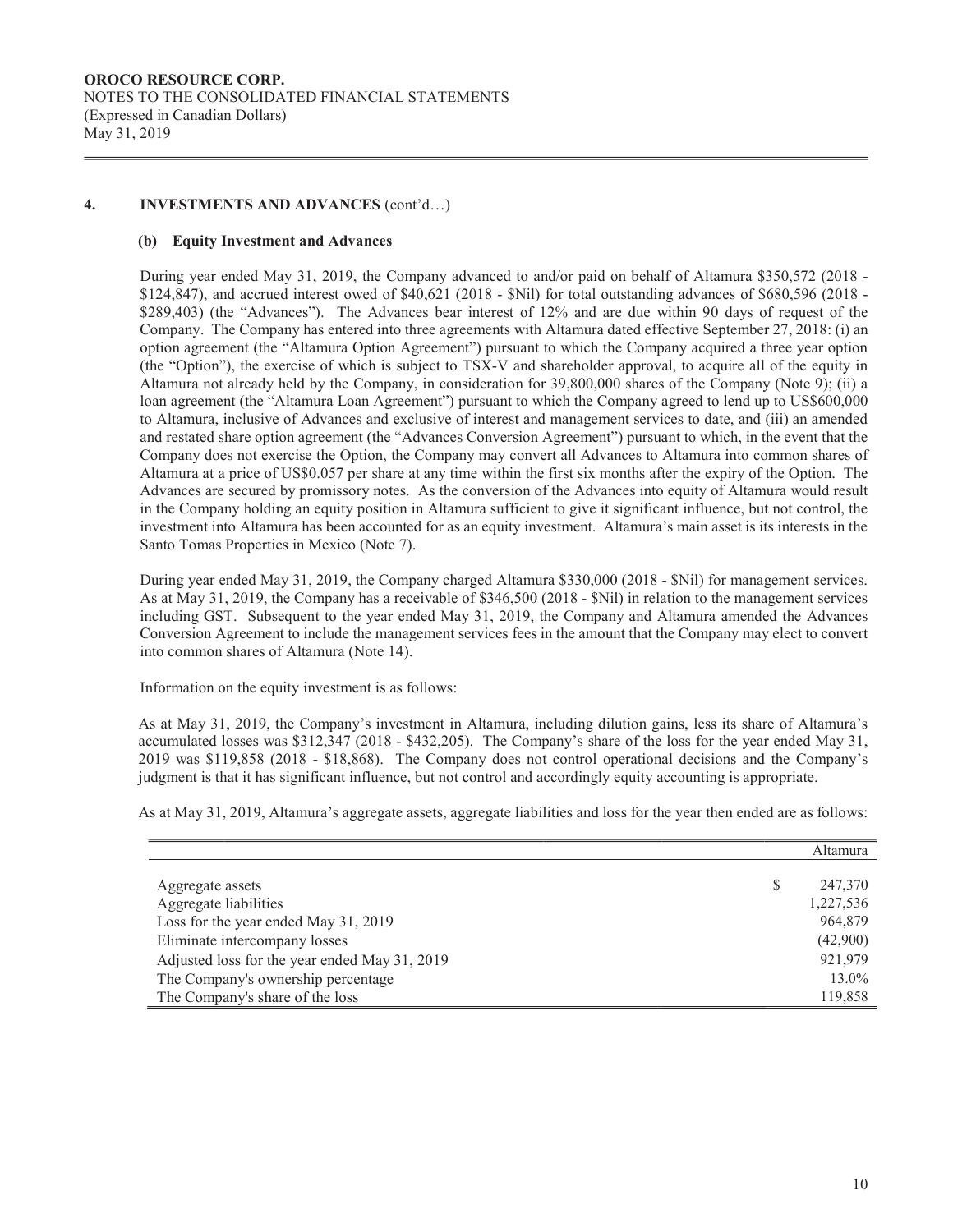### 4. INVESTMENTS AND ADVANCES (cont'd…)

 $\overline{a}$ 

### (b) Equity Investment and Advances (cont'd…)

A reconciliation of the equity balance and advances is as follows:

|                                                                               | Altamura      |
|-------------------------------------------------------------------------------|---------------|
|                                                                               |               |
| Equity investment                                                             |               |
| September 26, 2017                                                            | \$<br>451,073 |
| <b>Additions</b>                                                              |               |
| Loss for the period                                                           | (18, 868)     |
| May 31, 2018                                                                  | 432,205       |
| Additions                                                                     |               |
| Loss for the year                                                             | (119, 858)    |
| Total equity investment as at May 31, 2019                                    | 312,347       |
| Advances                                                                      |               |
| May 31, 2017                                                                  | 164,556       |
| Additions                                                                     | 124,847       |
| May 31, 2018                                                                  | 289,403       |
| Additions                                                                     | 350,572       |
| Interest                                                                      | 40,621        |
| Total advances as at May 31, 2019                                             | 680,596       |
| Management services, including GST                                            | 346,500       |
| Total equity investment, advances, and management services as at May 31, 2019 | 1,339,443     |
| Total equity investment and advances as at May 31, 2018                       | 721,608       |

## 5. CERRO PRIETO ROYALTY

Pursuant to the sale of the Company's interest in the Cerro Prieto Property to Goldgroup in fiscal 2013, Goldgroup agreed to pay to the Company a production royalty (the "Production Royalty") quarterly in arrears. The Production Royalty, payable for each month in which the monthly average of the daily PM London gold fix is in excess of US\$1,250 per ounce, is calculated at the rate of 20% of the dollar value of that excess for each ounce of gold produced from the property during that month, to a maximum royalty of US\$90 per ounce. This Production Royalty will be payable for each and every ounce of the greater of:

- i) the first 90,000 ounces of gold produced from the Property; and
- ii) all ounces of gold produced from the Property until the completion of five full years of commercial production, which period commenced on March 1, 2014.

During year ended May 31, 2019, the Company accrued \$12,994 (2018 - \$142,151) in royalty revenue.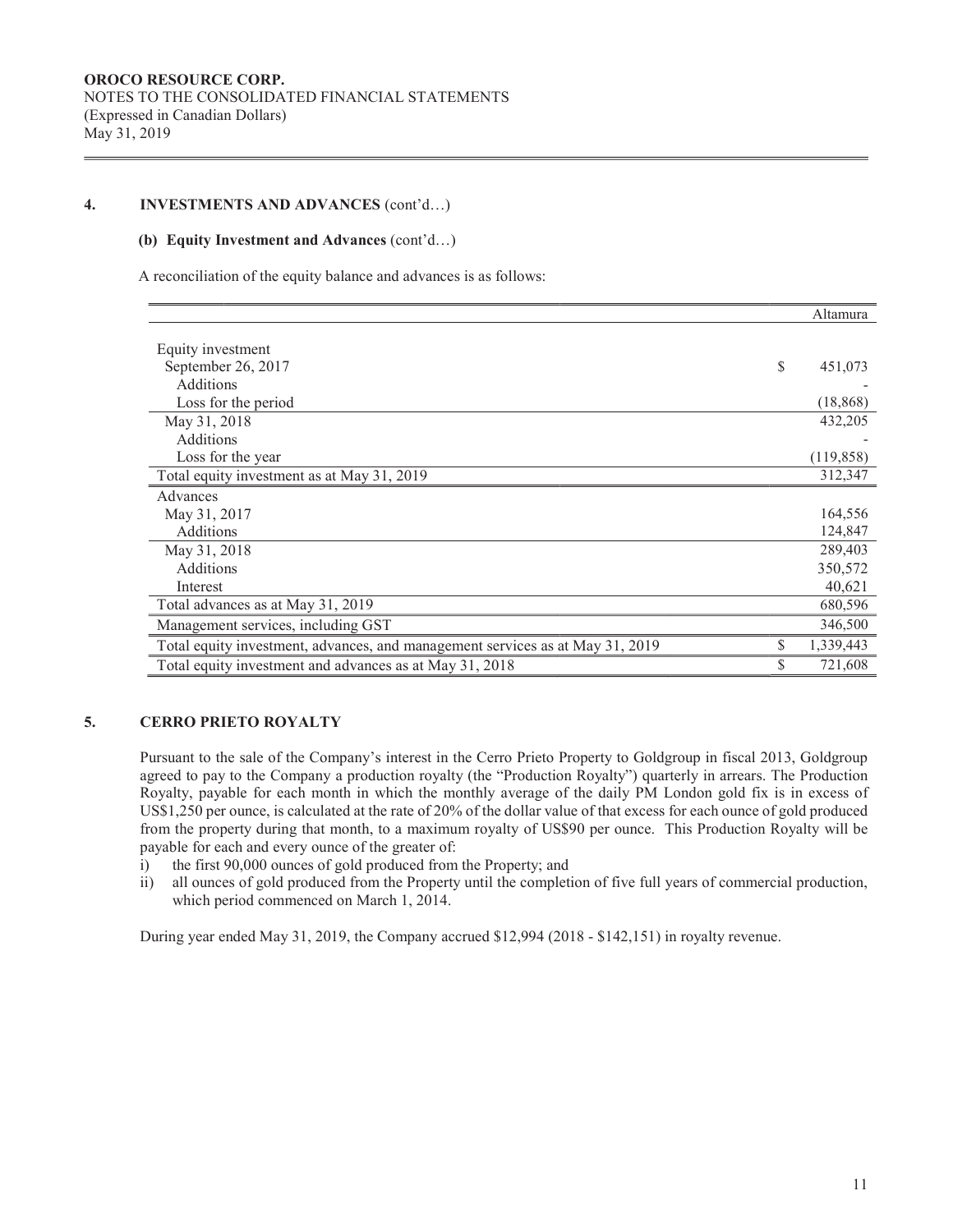|                                                                 |               | Santo Tomas |               | Xochipala                |              |           |
|-----------------------------------------------------------------|---------------|-------------|---------------|--------------------------|--------------|-----------|
|                                                                 |               | Properties  |               | Property                 |              | Total     |
| May 31, 2018                                                    | $\mathcal{S}$ | 347,793     | $\mathbb{S}$  | 333,754                  | \$           | 681,547   |
| Acquisition costs                                               |               |             |               |                          |              |           |
| Cash                                                            |               |             |               |                          |              |           |
| Shares issued                                                   |               |             |               |                          |              |           |
|                                                                 |               |             |               |                          |              |           |
|                                                                 |               |             |               |                          |              |           |
| Deferred exploration expenditures<br>Data, analysis, and models |               | 235,549     |               |                          |              | 235,549   |
| Fieldwork                                                       |               | 4,888       |               |                          |              | 4,888     |
| Geologists                                                      |               | 376,354     |               | 39,992                   |              | 416,346   |
| Lease payments, assessment fees and taxes                       |               | 56,097      |               | 6,471                    |              | 62,568    |
| Travel                                                          |               | 16,245      |               |                          |              | 16,245    |
|                                                                 |               | 689,133     |               | 46,463                   |              | 735,596   |
|                                                                 |               |             |               |                          |              |           |
| May 31, 2019                                                    | \$            | 1,036,926   | \$            | 380,217                  | \$           | 1,417,143 |
|                                                                 |               |             |               |                          |              |           |
|                                                                 |               | Santo Tomas |               | Xochipala                |              |           |
|                                                                 |               | Properties  |               | Property                 |              | Total     |
| May 31, 2017                                                    | $\mathbb{S}$  |             | $\mathcal{S}$ | 292,329                  | $\mathbb{S}$ | 292,329   |
| Acquisition costs                                               |               |             |               |                          |              |           |
| Cash                                                            |               | 47,247      |               |                          |              | 47,247    |
| Shares issued                                                   |               | 240,000     |               |                          |              | 240,000   |
|                                                                 |               | 287,247     |               | $\overline{\phantom{a}}$ |              | 287,247   |
|                                                                 |               |             |               |                          |              |           |
| Deferred exploration expenditures                               |               |             |               |                          |              |           |
| Geologists                                                      |               | 39,453      |               | 35,708                   |              | 75,161    |
| Lease payments, assessment fees and taxes                       |               | 21,093      |               | 5,717                    |              | 26,810    |
|                                                                 |               | 60,546      |               | 41,425                   |              | 101,971   |
| May 31, 2018                                                    | \$            | 347,793     | \$            | 333,754                  | \$           | 681,547   |

# 6. EXPLORATION AND EVALUATION ASSETS

 $\overline{a}$ 

# (a) Xochipala Property Guerrero State, Mexico

The Xochipala Property, located in Guerrero State, Mexico, is comprised of the contiguous 100% owned Celia Gene and Celia Generosa concessions. Minera Xochipala acquired the Xochipala Property in 2007.

## (b) Salvador Property, Guerrero State, Mexico

The Salvador Property is a mining concession 100% owned by Minera Xochipala.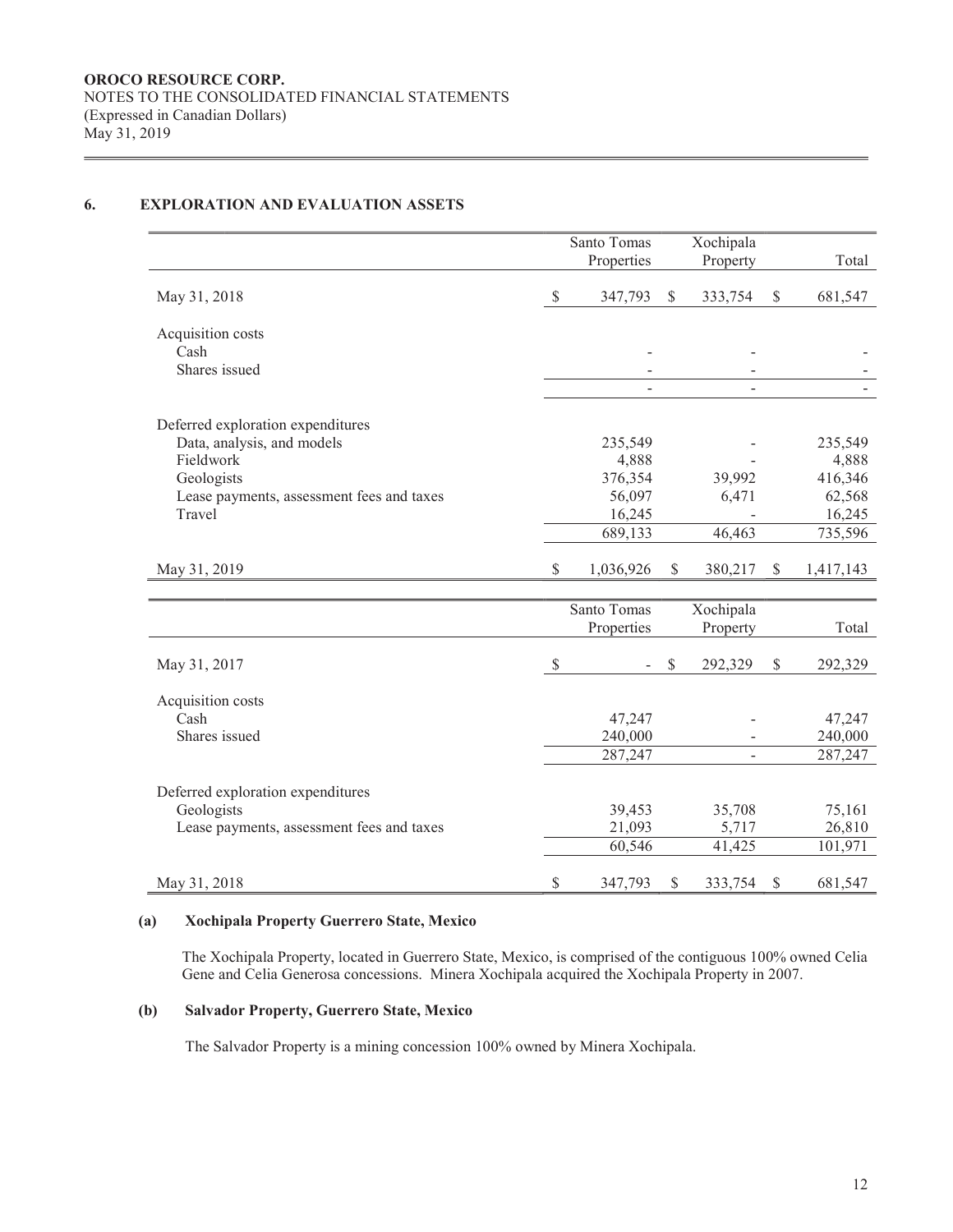$\overline{a}$ 

# 6. EXPLORATION AND EVALUATION ASSETS (cont'd…)

#### (c) Santo Tomas Properties, Sinaloa State, Mexico

The Company holds a 77.5% interest in each of the Papago 17, La China II and AMP Santo Tomas Red 1 concessions (collectively, the "Santo Tomas Properties") which are contiguous to the concessions which cover the known core of the Santo Tomas mineralized structure (the "Core Concessions"). The Santo Tomas Properties were acquired for a total cash payment of \$47,247 and the issuance of 2,000,000 common shares, valued at \$240,000.

During year ended May 31, 2019, the Company entered into a purchase agreement pursuant to which the Company acquired geological data, analysis and models related to the Santo Tomas Properties and the Core Properties in consideration for 500,000 common shares, valued at \$137,500, (Note 8) and US\$500,000, to be paid by way of three payments of US\$50,000 each and a final payment of US\$350,000. The second and third \$50,000 payments and the \$350,000 payment are contingent upon Xochipala Gold obtaining registered title to the Core Concessions and are due over a period of no more than three years from that event.

All three concessions of the Santo Tomas Property are subject to a 2% net smelter royalty ("NSR").

Altamura (Note 4) holds an un-registered, contractual interest in the Core Concessions. The registration of this interest had previously been impeded by a 2016 judgment (the "Judgment") from a claim by Aztec Copper Corp. ("Aztec") and its Mexican subsidiary, Prime Aztec Mexicana, S.A. de C.V. against Compania Minera Ruero, S.A. de C.V. ("CMR"), Fierce Investments Ltd. ("Fierce"), and Ruero International Ltd. ("Ruero"). During the year ended May 31, 2019, the Judgment and a related annotation were nullified and the transfer of the Santo Tomas Property from CMR to XG is now in process.

Altamura also holds an indirect 50% interest in CMR, the registered title holder of the Core Concessions, and an option to acquire, for US\$16,000,000, all of the direct and indirect interest that the holder of the other 50% of CMR has in the Core Concessions, wherever that ownership interest resides (the "CMR Option"), subject to a 1% NSR (the "CMR Option NSR"), 0.5% of which may be bought back for US\$2,000,000. Altamura's interest in the Core Concessions is subject to an NSR of 1.5%, in favour of ATM Mining Corp., a company owned by the spouse of the Company's president, Craig Dalziel, and an arm's-length third party (the "Altamura NSR"). 0.5% of the Altamura NSR will be cancelled if the CMR Option NSR is granted, with the result that the Core Concessions will, upon the buy-back of half of the CMR Option NSR, be subject to a maximum 1.5% NSR.

Altamura paid USD\$10,000 for an exclusive option (the "Aztec Share Option") to purchase the shares of Aztec (the "Aztec Shares") held by Fierce, being approximately 80% of the issued and outstanding shares of Aztec, at any time prior to April 10, 2022. The Aztec Shares, which are subject to dispute by Aztec, constitute the primary consideration paid by Aztec in the transaction which was the basis of Aztec's claim that resulted in the Judgement.

Altamura has certain contingency fee obligations (the "Contingency Fee Agreements") related to the Core Concessions as follows:

- (i) \$600,000 payable within six months of title to the Santo Tomas Property is registered in the Mexican Public Registry of Mining; and
- (ii) upon the direct or indirect sale, assignment or transfer of the Santo Tomas Property in a transaction intended to be final disposition of the Santo Tomas Property:
	- A. 10% of the sale price, to a maximum of \$3,600,000, (inclusive of the first \$600,000); and
	- B. 1.5% of the sale price, to a maximum of \$4,100,000, of which up to \$1,000,000 is payable to David Rose, an officer of the Company and shareholder of Altamura.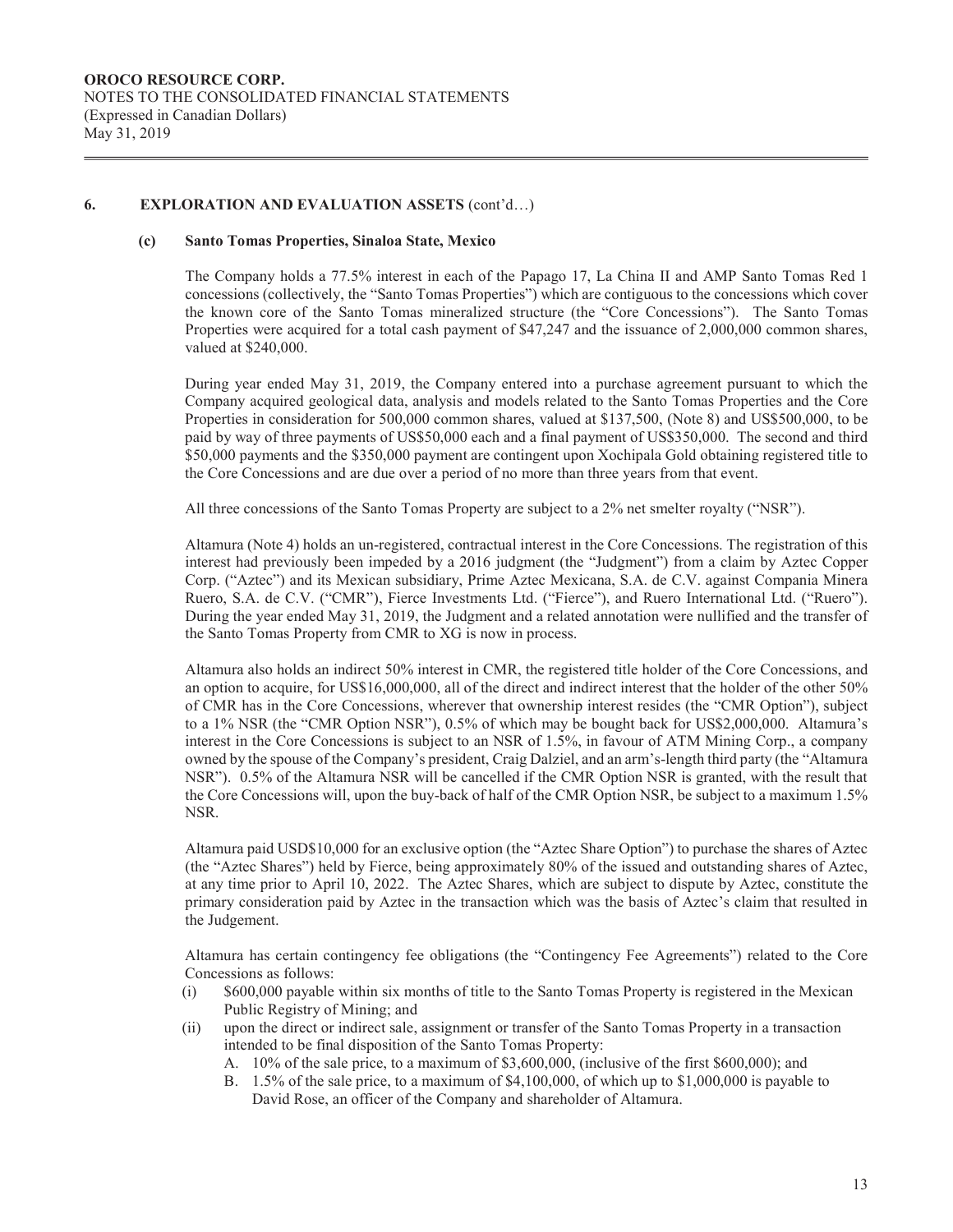# 6. EXPLORATION AND EVALUATION ASSETS (cont'd…)

#### (c) Santo Tomas Properties, Sinaloa State, Mexico (cont'd…)

Altamura has entered into agreements pursuant to which it granted an aggregate 15% interest in the Core Properties (the "Contractual Interest") in consideration for i) assistance on legal challenges and land assembly, ii) the assignment of majority interests in certain additional properties to the Company; (iii) the right to cause the assignment of majority interests in other additional properties to the Company; and (iv) providing technical and geological services. The Contractual Interest is subject to dilution down to an aggregate 10% on a prorata basis upon the funding of up to \$30,000,000 of expenditures on the combined Core Concessions and the Santo Tomas Property.

# 7. EQUIPMENT

 $\overline{a}$ 

|                                     | Automotive          |              | Computer      |              |              |               | Office      |               |                 |
|-------------------------------------|---------------------|--------------|---------------|--------------|--------------|---------------|-------------|---------------|-----------------|
|                                     | equipment           |              | equipment     |              | Leaseholds   |               | furniture   |               | Total           |
| Cost                                |                     |              |               |              |              |               |             |               |                 |
| May 31, 2017<br>Additions           | \$<br>15,948        | $\mathbb{S}$ | 23,110        | $\mathbb{S}$ | 10,017       | $\mathcal{S}$ | 3,070       | $\mathcal{S}$ | 52,145          |
| May 31, 2018<br>Additions           | 15,948              |              | 23,110        |              | 10,017       |               | 3,070       |               | 52,145          |
| May 31, 2019                        | \$<br>15,948        | $\$$         | 23,110        | $\mathbb{S}$ | 10,017       | $\$$          | 3,070       | $\mathbb{S}$  | 52,145          |
| Depreciation                        |                     |              |               |              |              |               |             |               |                 |
| May 31, 2017<br>Charge for the year | \$<br>10,945<br>500 | \$           | 21,943<br>350 | $\mathbb{S}$ | 8,505<br>302 | \$            | 2,669<br>80 | $\mathcal{S}$ | 44,062<br>1,232 |
| May 31, 2018<br>Charge for the year | 11,445<br>450       |              | 22,293<br>245 |              | 8,807<br>242 |               | 2,749<br>64 |               | 45,294<br>1,001 |
| May 31, 2019                        | \$<br>11,895        | \$           | 22,538        | \$           | 9,049        | \$            | 2,813       | $\mathcal{S}$ | 46,295          |
| Net book value                      |                     |              |               |              |              |               |             |               |                 |
| May 31, 2018                        | \$<br>4,503         | \$           | 817           | $\mathbb{S}$ | 1,210        | $\$$          | 321         | $\$$          | 6,851           |
| May 31, 2019                        | \$<br>4,053         | \$           | 572           | \$           | 968          | \$            | 257         | $\$$          | 5,850           |

# 8. SHARE CAPITAL AND RESERVES

#### Authorized

An unlimited number of common shares without par value.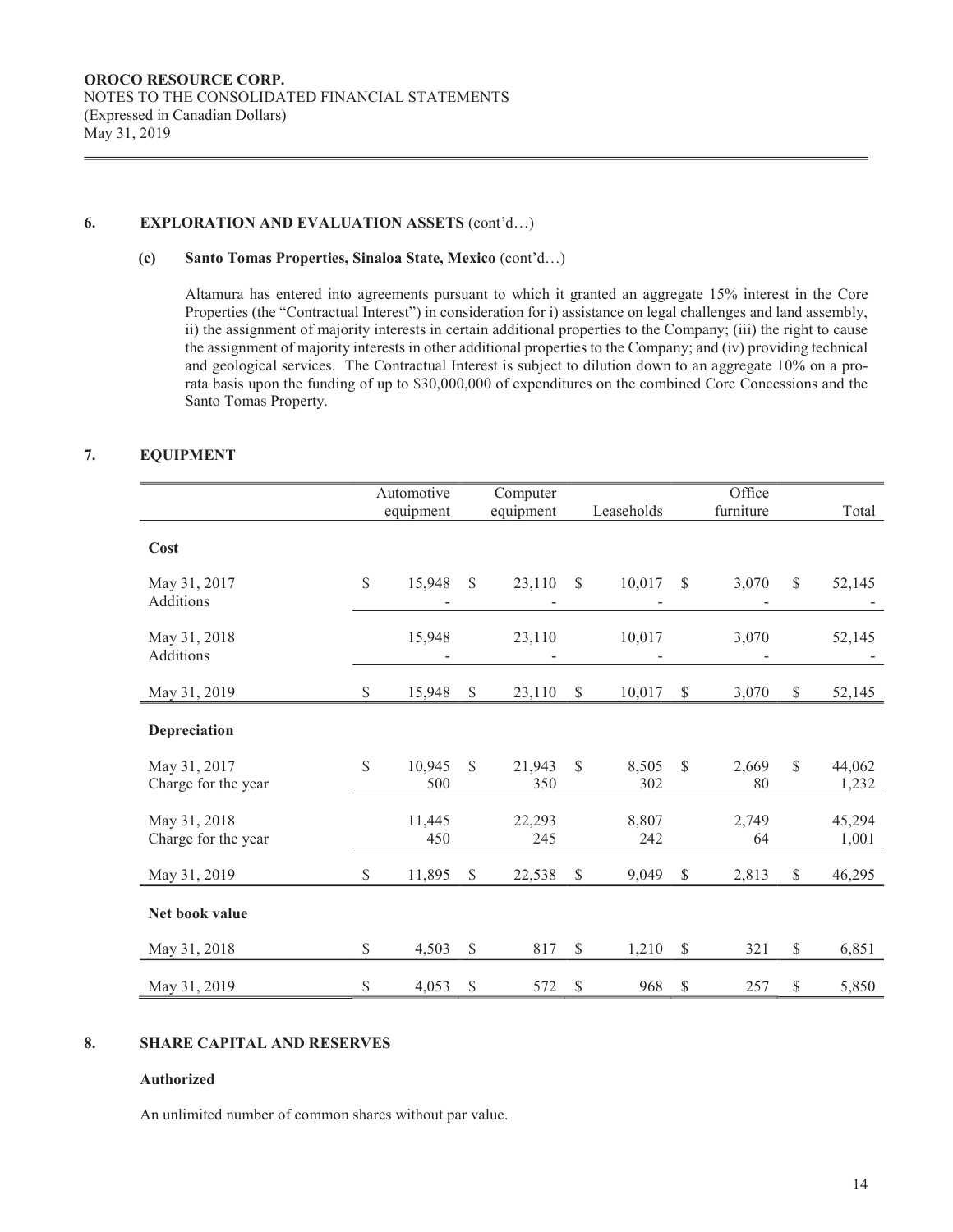# 8. SHARE CAPITAL AND RESERVES (cont'd...)

#### Issued share capital

 $\overline{a}$ 

During year ended May 31, 2019, the Company issued:

- i. 3,750,000 units at a price of \$0.20 per unit by way of a private placement for total proceeds of \$750,000, with each unit consisting of one common share and one-half of one share purchase warrant. Each whole share purchase warrant will entitle the holder to acquire an additional common share at a price of \$0.32 per common share, for a period of 18 months from the date of issue. The Company paid a total of \$18,223 in cash for fees;
- ii. 3,200,000 units at a price of \$0.25 per unit by way of a private placement for total proceeds of \$800,000, with each unit consisting of one common share and one-half of one share purchase warrant. Each whole share purchase warrant will entitle the holder to acquire an additional common share at a price of \$0.40 per common share, for a period of 18 months from the date of issue. The Company paid a total of \$8,984 in cash for fees;
- iii. 500,000 common shares, valued at \$137,500, pursuant to the purchase agreement in which the Company acquired geological data, analysis and models related to the Santo Tomas Properties (Note  $6(c)$ );
- iv. 500,000 common shares, pursuant to the exercise of stock options, for proceeds of \$37,500.
- v. 445,000 common shares, pursuant to the exercise of warrants, for proceeds of \$74,400.

During the year ended May 31, 2018, the Company issued:

- i. 9,000,000 units at a price of \$0.10 per unit by way of a private placement for total proceeds of \$900,000, with each unit consisting of one common share and one-half of one share purchase warrant. Each whole share purchase warrant will entitle the holder to acquire an additional common share at a price of \$0.16 per common share, for a period of 18 months from the date of issue, subject to acceleration provisions. The Company paid a total of \$18,172 in cash for fees;
- ii. 200,000 common shares, for proceeds of \$15,000, pursuant to the exercise of stock options; and
- iii. 2,000,000 common shares, valued at \$240,000, pursuant to the acquisition of the Santo Tomas Properties (Note 6(c)).

#### Warrants

Warrant transactions are summarized as follows:

|                                         | Number of | Weighted average |
|-----------------------------------------|-----------|------------------|
|                                         | warrants  | exercise price   |
| Balance, outstanding as at May 31, 2017 |           |                  |
| Issued                                  | 4,500,000 | 0.16             |
| Balance, outstanding as at May 31, 2018 | 4,500,000 | 0.16             |
| Issued                                  | 3,475,000 | 0.36             |
| Exercised                               | (445,000) | 0.17             |
| Balance, outstanding as at May 31, 2019 | 7,530,000 | 0.25             |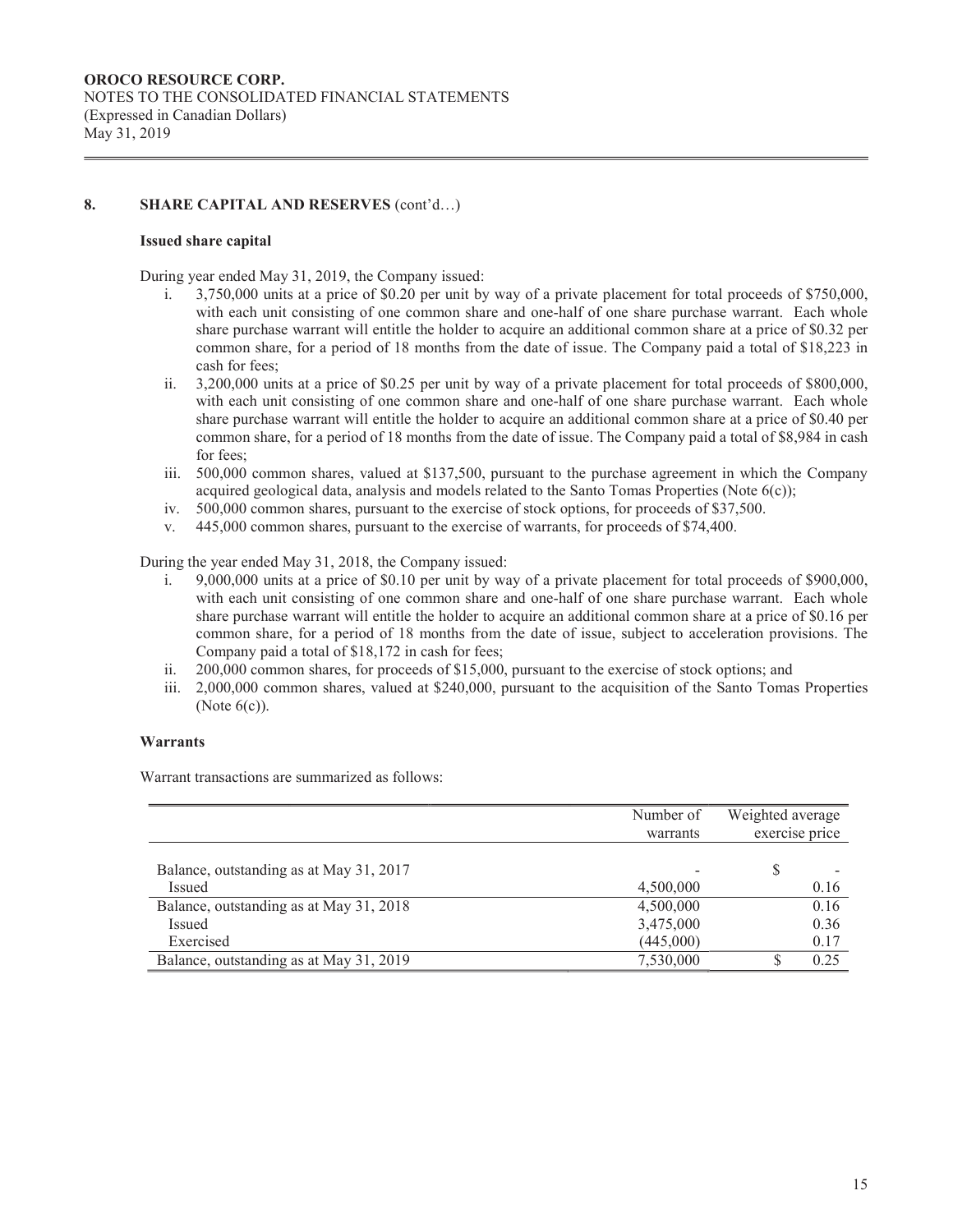# 8. SHARE CAPITAL AND RESERVES (cont'd...)

#### Warrants (cont'd...)

 $\overline{a}$ 

Warrants outstanding as at May 31, 2019 are as follows:

|           |                | Weighted       |                  |
|-----------|----------------|----------------|------------------|
|           |                | average        |                  |
| Number of |                | remaining life |                  |
| warrants  | Exercise price | (years)        | Expiry date      |
|           |                |                |                  |
| 4,075,000 | \$<br>0.16     | 0.41           | October 26, 2019 |
| 1,855,000 | 0.32           | 0.93           | May 3, 2020      |
| 1,600,000 | 0.40           | 1.38           | October 17, 2020 |
| 7,530,000 |                |                |                  |

#### Stock options

The Company has a rolling stock option plan, whereby from time to time, at the direction of the Board of Directors, stock options may be granted to employees, consultants, directors and officers. The number of shares reserved for issuance under the plan shall not exceed 10% of the issued and outstanding common shares of the Company. The exercise price of each option is based on the market price of the Company's common stock at the date of the grant. Options may be granted for a maximum of five years and vesting is determined by the Board of Directors.

During year ended May 31, 2019, a total of 3,700,000 (2018 - 4,900,000) stock options were granted to certain officers, directors, and consultants of the Company with a fair value of  $$908,721 (2018 - $149,976)$  using the Black-Scholes option pricing model. During year ended May 31, 2019, the Company recognized \$538,932 (2018 - \$184,289) as share-based payment for the fair value of the stock options.

The fair value of options granted was estimated on the grant date using the Black-Scholes option pricing model with weighted average assumptions as follows:

|                                 | For the year ended | For the year ended |
|---------------------------------|--------------------|--------------------|
|                                 | May 31, 2019       | May 31, 2018       |
| Risk-free interest rate         | 1.97%              | 1.32%              |
| Expected option life in years   | 3.0 years          | 3.0                |
| Expected stock price volatility | 136%               | 147%               |
| Expected forfeiture rate        | $0\%$              | $0\%$              |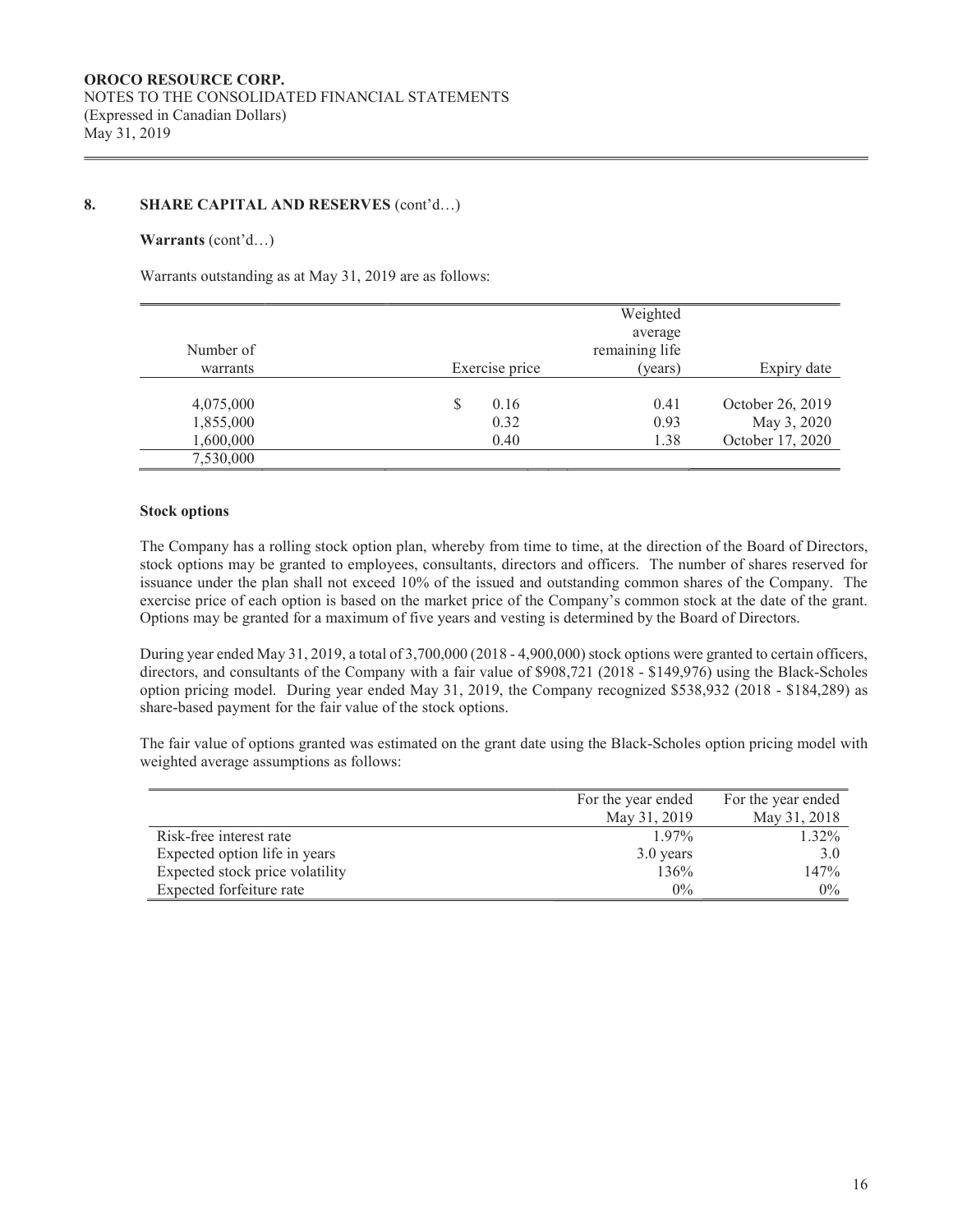# 8. SHARE CAPITAL AND RESERVES (cont'd...)

### Stock options (cont'd…)

 $\overline{a}$ 

Option transactions are summarized as follows:

|                                         | Number of | Weighted average |                |
|-----------------------------------------|-----------|------------------|----------------|
|                                         | options   |                  | exercise price |
|                                         |           |                  |                |
| Balance, outstanding as at May 31, 2017 |           | \$               |                |
| Granted                                 | 4,900,000 |                  | 0.08           |
| Exercised                               | (200,000) |                  | 0.08           |
| Balance, outstanding as at May 31, 2018 | 4,700,000 |                  | 0.08           |
| Granted                                 | 3,700,000 |                  | 0.33           |
| Exercised                               | (500,000) |                  | 0.08           |
| Balance, outstanding as at May 31, 2019 | 7,900,000 |                  | 0.19           |
| Balance, exercisable as at May 31, 2019 | 6,125,000 |                  | 0.13           |

Options outstanding as at May 31, 2019 are as follows:

| Number of<br>options                                                          | Number of<br>exercisable<br>options                              | Exercise price                                                    | Weighted<br>average<br>remaining life<br>(years)     | Expiry date                                                                                                                        |
|-------------------------------------------------------------------------------|------------------------------------------------------------------|-------------------------------------------------------------------|------------------------------------------------------|------------------------------------------------------------------------------------------------------------------------------------|
| 3,550,000<br>150,000<br>500,000<br>750,000<br>1,500,000<br>300,000<br>100,000 | 3,550,000<br>150,000<br>500,000<br>600,000<br>900,000<br>200,000 | \$<br>0.075<br>0.075<br>0.075<br>0.200<br>0.225<br>0.250<br>0.350 | 1.20<br>1.30<br>1.30<br>2.09<br>2.40<br>2.65<br>2.92 | August 11, 2020<br>September 18, 2020<br>September 18, 2020<br>July 2, 2021<br>October 24, 2021<br>January 24, 2022<br>May 1, 2022 |
| 750,000<br>300,000<br>7,900,000                                               | 125,000<br>100,000<br>6,125,000                                  | 0.600<br>0.550                                                    | 2.96<br>2.99                                         | May 17, 2022<br>May 28, 2022                                                                                                       |

# Reserves

As at May 31, 2019, the Company had a Stock Option and Warrant Reserve balance of \$2,802,831 (2018 - \$2,289,540) consisting of warrant valuations associated with warrants issued in connection with various private placements and share-based compensation associated with stock option grants to employees, consultants, directors and officers.

As at May 31, 2019, the Company had an Other Comprehensive Income (Loss) balance of \$(44,125) (May 31, 2018 - \$103,031).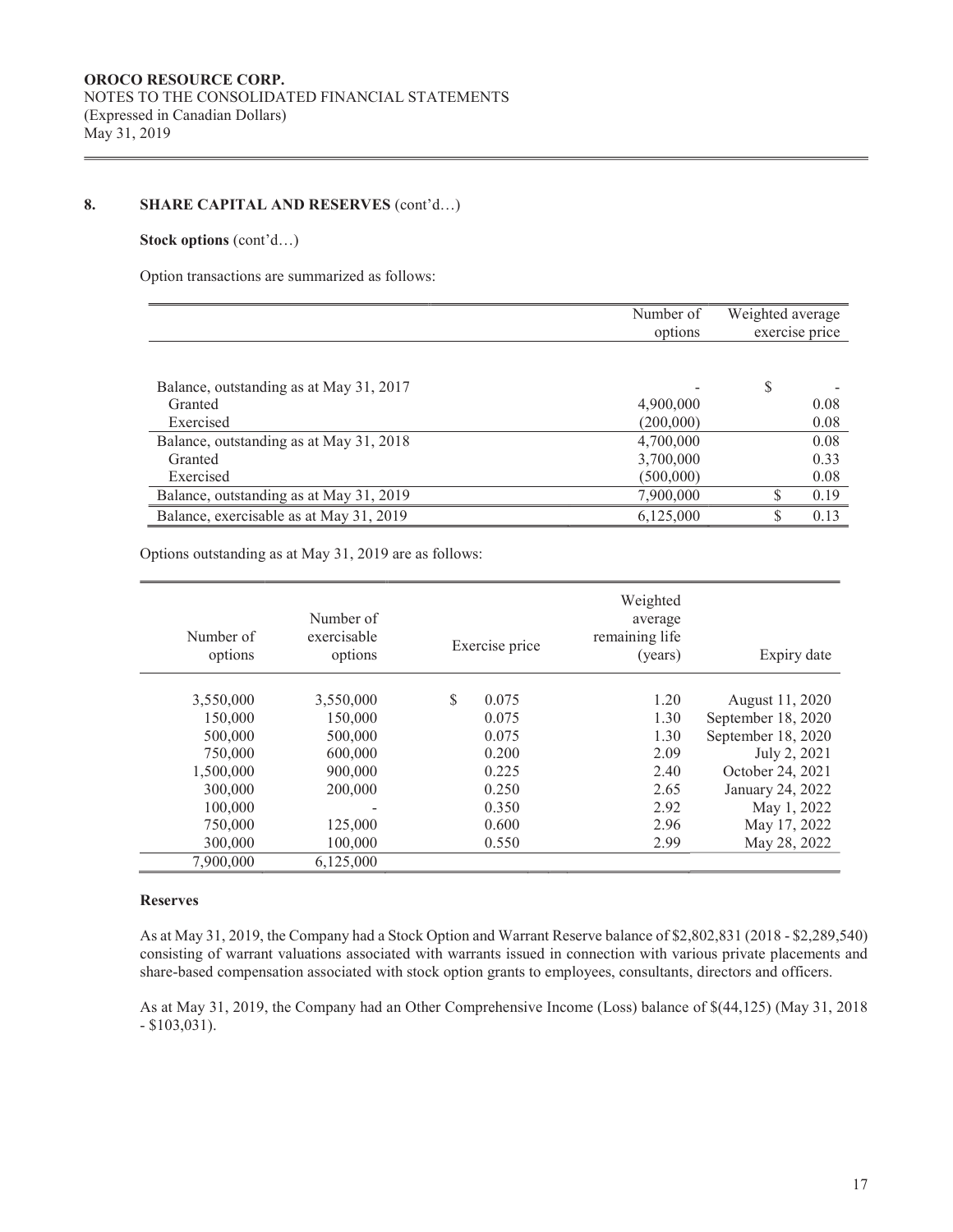# 9. RELATED PARTY TRANSACTIONS

 $\overline{a}$ 

The Company considers key management personnel to consist of directors and officers. The following expenses were incurred with key management personnel:

|                              | For the year ended | For the year ended |
|------------------------------|--------------------|--------------------|
|                              | May 31, 2019       | May 31, 2018       |
| Management and director fees | 263,500            | 244,500            |
| Consulting                   | 21,800             | 21,600             |
| Professional fees            | 102,000            | 102,000            |
| Share-based payment          | -                  | 67,543             |
| Total                        | 387,300            | 435,643            |

As at May 31, 2019 included in accounts payable and accrued liabilities was \$254,937 (2018 - \$215,151) owing to officers and directors. The amounts owing are unsecured, non-interest bearing and have no fixed repayment terms

During year ended May 31, 2019, the Company entered into the Altamura Option Agreement (Notes 4 and 6), the Altamura Loan Agreement and the Advances Conversion Agreement with Altamura, which is a related party by virtue of a company controlled by the spouse of a director and an officer of the Company, a company controlled by family members of a director and officer of the Company and a member of the Company's management being significant shareholders of Altamura (Note 4).

Pursuant to the terms of the Altamura Option Agreement, the Company will issue 39,800,000 shares to the shareholders of Altamura. 8,302,000 shares will be issued to a company controlled by the spouse of a director and officer of the Company, 9,506,000 shares will be issued to a company controlled by family members of a director and officer of the Company and 8,302,000 shares will be issued to an officer of the Company.

# 10. DEFERRED INCOME TAXES

A reconciliation of income taxes at statutory rates with the reported taxes is as follows:

|                                                                      | 2019          |    | 2018        |
|----------------------------------------------------------------------|---------------|----|-------------|
|                                                                      |               |    |             |
| Loss for the year before income taxes                                | (1, 546, 685) | S  | (1,377,241) |
|                                                                      |               |    |             |
| Expected income tax (recovery)                                       | (418,000)     | -S | (366,000)   |
| Change in statutory, foreign tax, foreign exchange rates and other   | (7,000)       |    | (64,000)    |
| Permanent difference                                                 | 183,000       |    | 48,000      |
| Share issue cost                                                     | (7,000)       |    | (5,000)     |
| Adjustment to prior years provision versus statutory tax returns and |               |    |             |
| expiry of                                                            |               |    |             |
| non-capital losses                                                   | (226,000)     |    | (31,000)    |
| Change in unrecognized deductible temporary differences              | 23,000        |    | 418,000     |
| Total deferred income tax expense                                    | -             |    |             |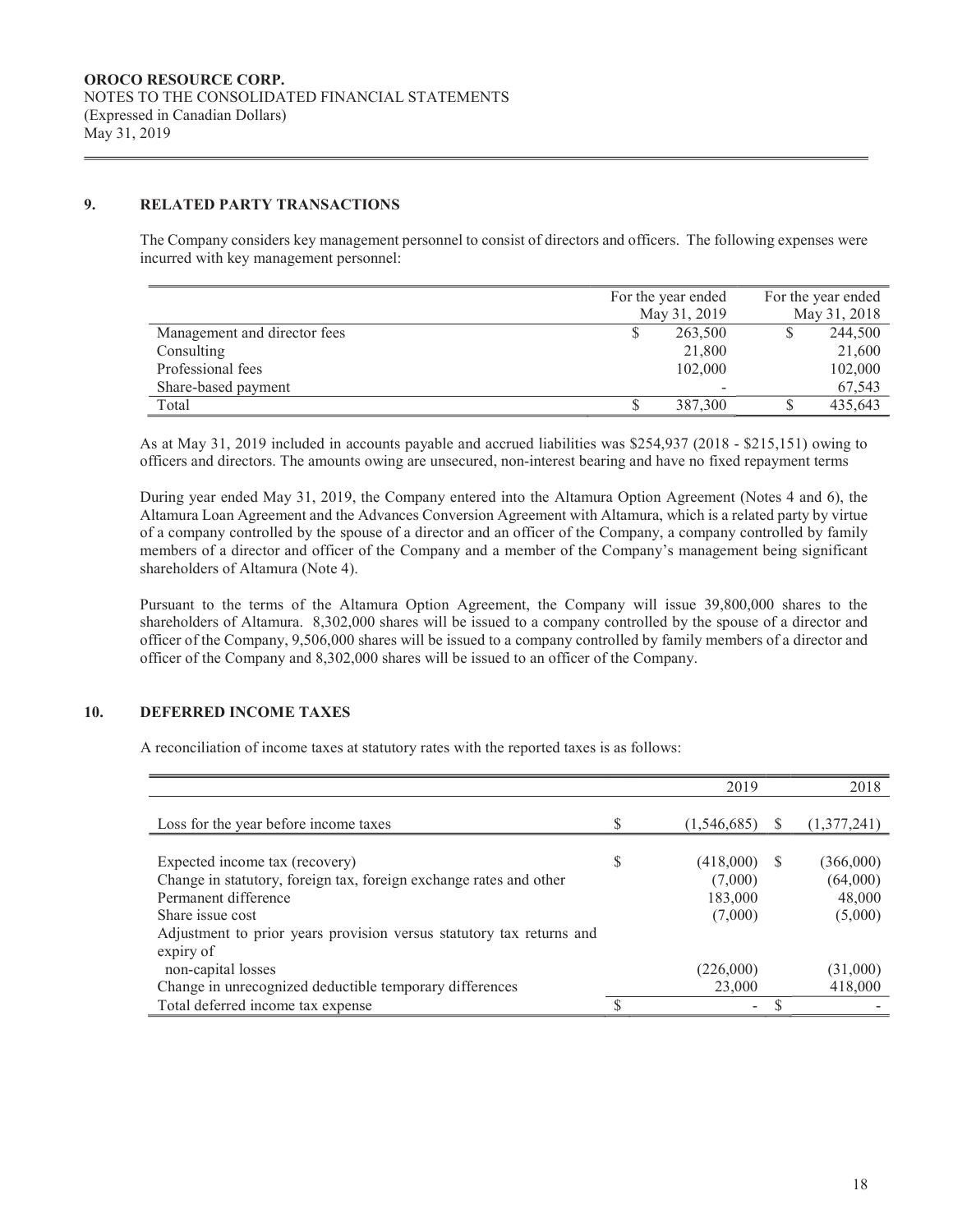# 10. DEFERRED INCOME TAXES (cont'd...)

 $\overline{a}$ 

The Company's deferred income tax liability relates to the Mexican mining royalty at the rate of 7.5%, which was enacted in Mexico from January 1, 2014 on a prospective basis and applies to earnings before the deduction of interest, taxes, depreciation and amortization. The significant components of the Company's deferred tax liabilities are as follows:

|                                                                                        | 2019   | 2018   |
|----------------------------------------------------------------------------------------|--------|--------|
| Deferred tax liabilities<br>Exploration and evaluation assets – Mexican mining royalty | 13.443 | 13,443 |
|                                                                                        | 13.443 | 13.443 |

The significant components of the Company's unrecorded deferred tax assets are as follows:

|                                                 |   | 2019                     |    | 2018        |
|-------------------------------------------------|---|--------------------------|----|-------------|
|                                                 |   |                          |    |             |
| Deferred tax assets (liabilities)               |   |                          |    |             |
| Exploration and evaluation assets               | S | 718,000                  | -S | 902,000     |
| Equipment                                       |   | 2,000                    |    | 3,000       |
| Share issue costs                               |   | 9,000                    |    | 4,000       |
| Marketable securities                           |   | 39,000                   |    | 3,000       |
| Allowable capital loss                          |   | 857,000                  |    | 857,000     |
| Non-capital losses available for future periods |   | 2,612,000                |    | 2,445,000   |
|                                                 |   | 4,237,000                |    | 4,214,000   |
| Unrecognized deferred tax assets                |   | (4,237,000)              |    | (4,214,000) |
| Net deferred tax assets                         |   | $\overline{\phantom{a}}$ |    |             |

The significant components of the Company's temporary differences, unused tax credits and unused tax losses that have not been included on the consolidated statement of financial position are as follows:

|                                                 | 2019      | <b>Expiry Date Range</b> |
|-------------------------------------------------|-----------|--------------------------|
|                                                 |           |                          |
| Temporary differences                           |           |                          |
| Exploration and evaluation assets               | 2,660,000 | No expiry date           |
| Equipment                                       | 6,000     | No expiry date           |
| Share issue costs                               | 33,000    | 2040 to 2043             |
| Marketable securities                           | 208,000   | No expiry date           |
| Allowable capital loss                          | 3,176,000 | No expiry date           |
| Non-capital losses available for future periods | 9,669,000 | 2027 to 2039             |

Tax attributes are subject to review, and potential adjustment, by tax authorities.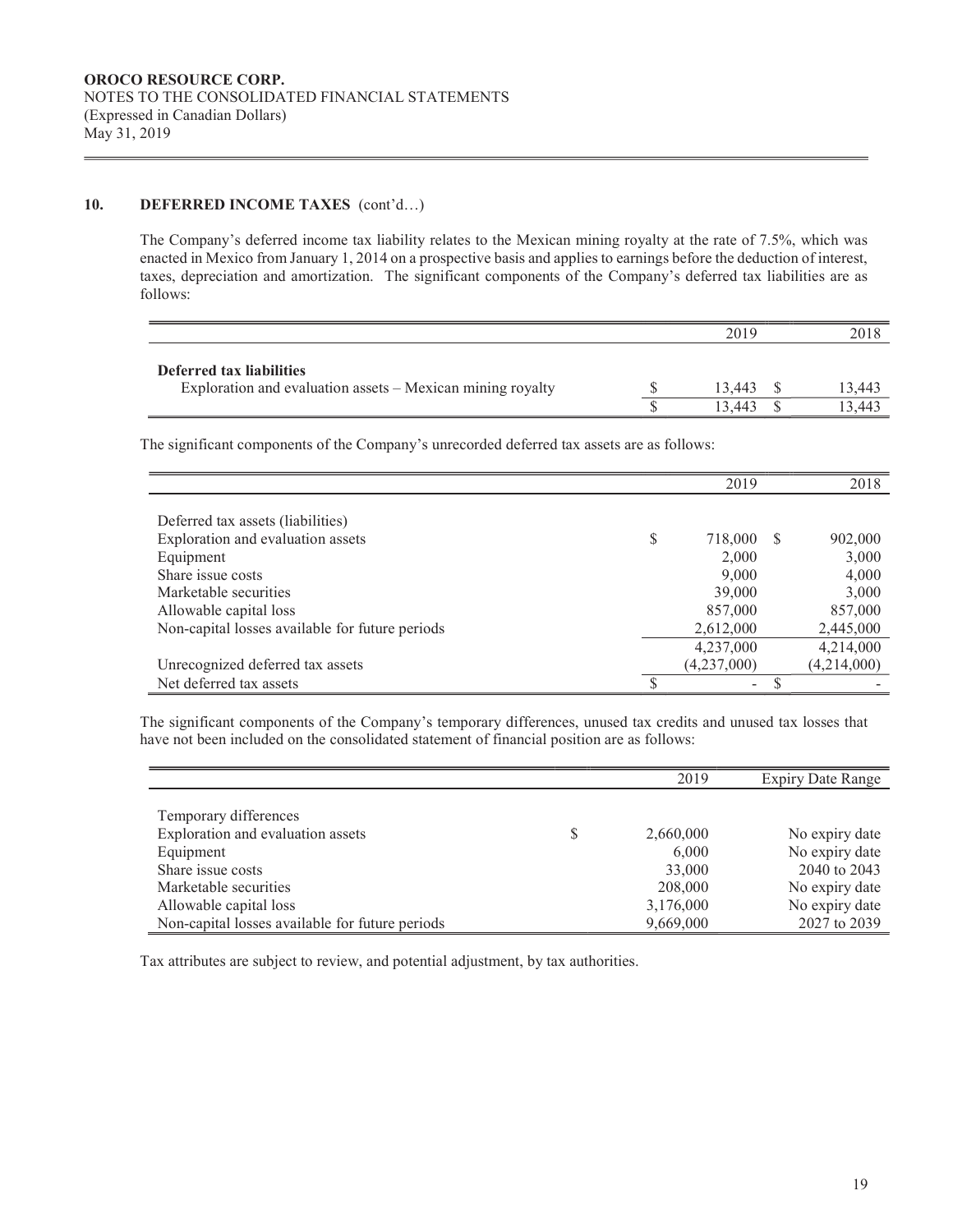# 11. SUPPLEMENTAL CASH FLOW INFORMATION

|                                                                         | For the year ended |   | For the year ended |
|-------------------------------------------------------------------------|--------------------|---|--------------------|
|                                                                         | May 31, 2019       |   | May 31, 2018       |
| Interest paid<br>Taxes paid                                             | \$                 | S |                    |
| Non-cash transactions not included in investing or financing activities |                    |   |                    |
| Exploration and evaluation assets included in accounts<br>payable       | 86,254             | S | 3,094              |
| Shares issued for exploration and evaluation assets                     | 137,500            |   | 240,000            |
| Allocation of fair value of options exercised                           | 25,641             |   | 5,003              |
| Allocation of available for sale securities to investment in            |                    |   |                    |
| associated company                                                      |                    |   | 451,073            |
| Unrealized loss on fair value of marketable securities                  | 147,156            |   | (80,389)           |

# 12. SEGMENTED INFORMATION

The Company operates in one segment being the acquisition and exploration of exploration and evaluation assets located in Mexico. Geographic information is as follows:

As at May 31, 2019

 $\overline{a}$ 

|                                   | Canada    | Mexico     | Total     |
|-----------------------------------|-----------|------------|-----------|
| Equipment                         | .797      | $4.053$ \$ | 5,850     |
| Exploration and evaluation assets | -         | 1.417.143  | 1.417.143 |
| Other assets                      | 2.291.958 | 17.157     | 2,309,115 |
| Total assets                      | 2,293,755 | 438,353    | 3,752,108 |

As at May 31, 2018

|                                   | Canada    | Mexico              | Total     |
|-----------------------------------|-----------|---------------------|-----------|
| Equipment                         | 2.348     | $4.503 \text{ }$ \$ | 6.851     |
| Exploration and evaluation assets | -         | 681.547             | 681,547   |
| Other assets                      | 2.244.559 | 11.385              | 2,255,944 |
| Total assets                      | 2.246,907 | 697.435             | 2.944,342 |

# 13. FINANCIAL INSTRUMENT RISK AND CAPITAL MANAGEMENT

The Company's objectives when managing capital are to identify, pursue and complete the exploration and development of mineral properties, to maintain financial strength, to protect its ability to meet its on-going liabilities, to continue as a going concern, to maintain creditworthiness and to maximize returns for shareholders over the long term. The Company does not have any externally imposed capital requirements to which it is subject. Capital of the Company comprises shareholders' equity. There has been no significant change in the Company's objectives, policies and processes for managing its capital during year ended May 31, 2019.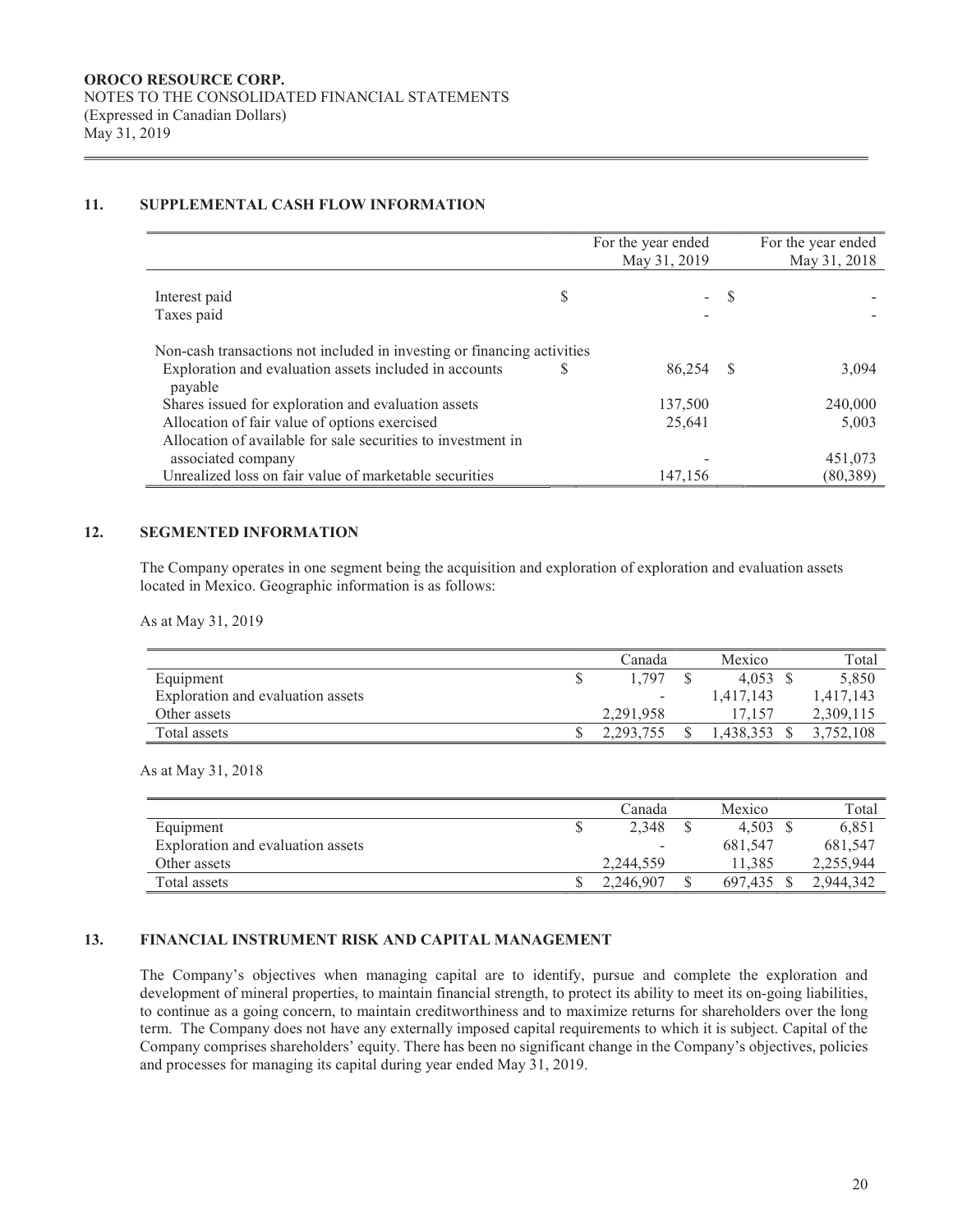# 13. FINANCIAL INSTRUMENT RISK AND CAPITAL MANAGEMENT (cont'd…)

The Company manages the capital structure and makes adjustments to it in light of changes in economic conditions and the risk characteristics of the underlying assets. To maintain or adjust the capital structure, the Company may attempt to issue new shares. The Company's investment policy is to invest its cash in financial instruments in high credit quality financial institutions with terms to maturity selected with regards to the expected timing of expenditures from continuing operations.

# Fair value hierarchy

 $\overline{a}$ 

The Company's financial instruments recorded at fair value require disclosure about how the fair value was determined based on significant levels of inputs described in the following hierarchy:

Level 1 - Quoted prices are available in active markets for identical assets or liabilities as of the reporting date. Active markets are those in which transactions occur in sufficient frequency and value to provide pricing information on an ongoing basis.

Level 2 - Pricing inputs are other than quoted prices in active markets included in level 1. Prices in level 2 are either directly or indirectly observable as of the reporting date. Level 2 valuations are based on inputs including quoted forward prices for commodities, time value and volatility factors, which can be substantially observed or corroborated in the market place.

Level 3 - Valuations in this level are those with inputs for the asset or liability that are not based on observable market data.

# Management of Industry Risk

The Company is engaged in mineral exploration and manages related industry risk issues directly. The Company may be at risk for environmental issues and fluctuations in commodity pricing as well as changes in foreign government policy. Management is not aware of and does not anticipate any significant environmental remediation costs or liabilities in respect of its current operations; however, it is not possible to be certain that all aspects of environmental issues affecting the Company, if any, have been fully determined or resolved.

# Management of Financial Risk

The carrying value of cash, receivables, note receivable and trade payables and accrued liabilities approximated their fair value because of the short-term nature of these instruments. Cash is measured at a level 1 of the fair value hierarchy. The Goldgroup and Pub Co. shares recorded in marketable securities are measured at a level 1 of the fair value hierarchy and the BC Co. shares recorded in marketable securities are measured using level 3 of the fair value hierarchy. Investments classified within level 3 have significant unobservable inputs. As observable prices are not available for these securities, the Company has used valuation techniques to derive the fair value. The investments are based on cost at time of acquisition.

The Company's financial instruments are exposed to certain financial risks, which include credit risk, liquidity risk, and market risk.

# Credit Risk

Credit risk is the risk that one party to a financial instrument will fail to discharge an obligation and cause the other party to incur a financial loss. The Company's primary exposure to credit risk is on its bank accounts. The bank accounts are mainly held with a major Canadian bank and this minimizes the risk to the Company.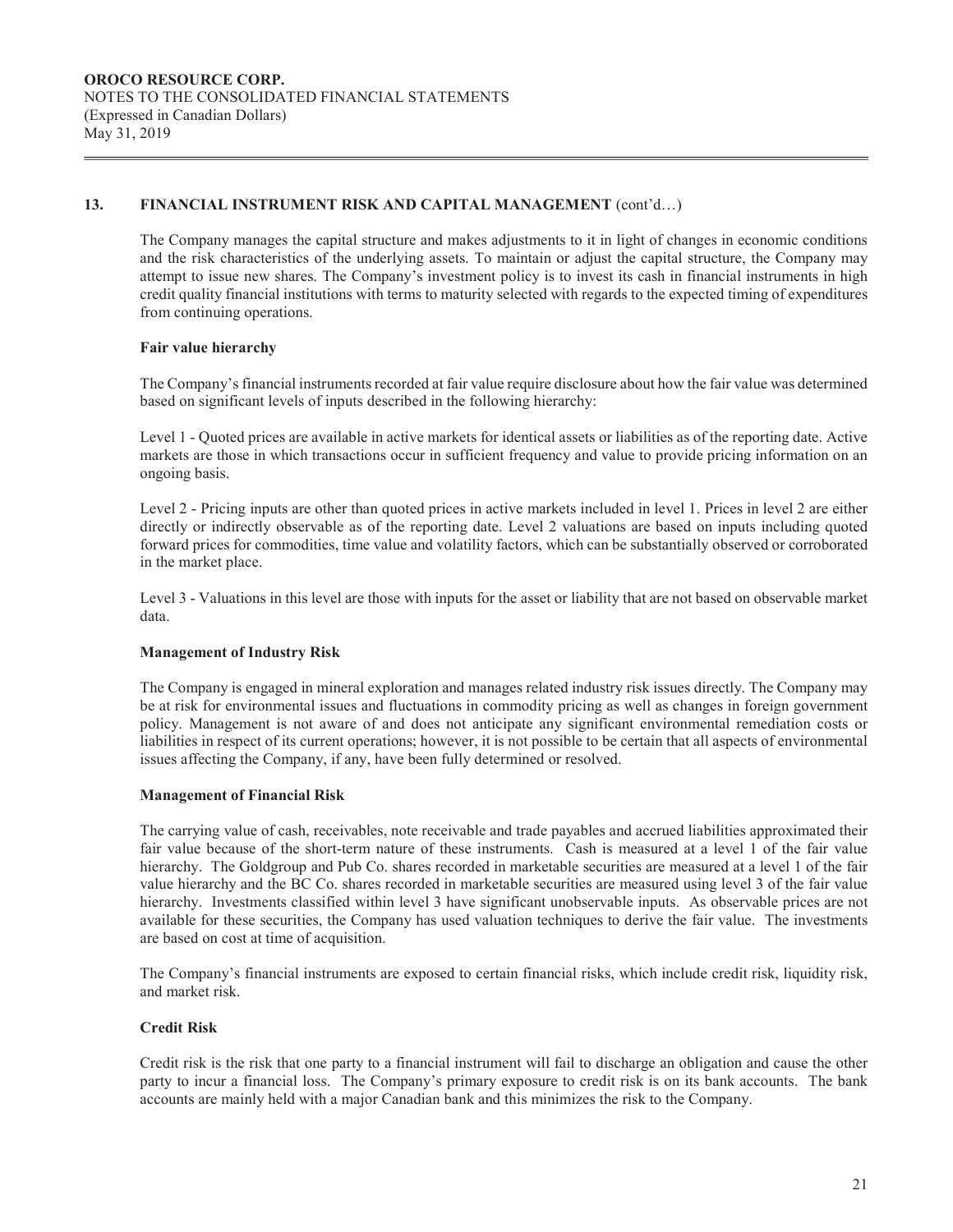# 13. FINANCIAL INSTRUMENT RISK AND CAPITAL MANAGEMENT (cont'd…)

### Liquidity Risk

 $\overline{a}$ 

Liquidity risk is the risk that the Company will not have sufficient funds to meet its financial obligations when they are due. The Company manages liquidity risk through the management of its capital structure and financial leverage as outlined above. The Company monitors its ability to meet its short-term expenditures by raising additional funds through share issuance when required. All of the Company's financial liabilities have contractual maturities of 30 days or due on demand and are subject to normal trade terms. The Company is exposed to liquidity risk.

### Foreign Exchange Risk

The Company's property interests in Mexico make it subject to foreign currency fluctuations, which may adversely affect the Company's financial position, results of operations and cash flows. The Company is affected by changes in exchange rates between the Canadian dollar and foreign currencies. The Company does not invest in derivatives to mitigate these risks. The effect of a 1% change in the foreign exchange rate on the cash held in foreign currencies at May 31, 2019 is nominal.

### Interest Rate Risk

Interest rate risk is the risk that the fair value or future cash flows of a financial instrument will fluctuate because of changes in market interest rates. The Company is not exposed to significant interest rate risk.

# 14. SUBSEQUENT EVENTS

Subsequent to May 31, 2019, the Company:

- i. issued 3,000,000 units at a price of \$0.45 per unit by way of a private placement for total proceeds of \$1,350,000, with each unit consisting of one common share and one-half of one share purchase warrant. Each whole share purchase warrant will entitle the holder to purchase one common share at a price of \$0.70 per common share, for a period of 24 months from the date of issue. Finder's fees of 19,200 warrants were issued; each finder's fee warrant will entitle the holder to purchase one common share at a price of \$0.45 per common share, for a period of 24 months from the date of issue;
- ii. issued 325,000 common shares, pursuant to the exercise of warrants, for proceeds of \$52,000;
- iii. entered into a letter agreement for the acquisition of an 80% interest in the Rossy mineral concession, which is contiguous to the Santo Tomas properties. The Company acquired its interest in consideration for US\$125,000, to be paid over two years, the issuance of 300,000 shares, and the grant to third parties of an aggregate 1.5% NSR. As at May 31, 2019, \$29,559 (US\$22,500) was recorded as deferred acquisition costs;
- iv. granted 100,000 stock options to purchase common shares of the Company at a price of \$0.55 per share for a period of 36 months from the date of grant, with 25% vesting on each of the 3, 6, 9 and 12 month anniversaries of the date of grant;
- v. granted 150,000 stock options to purchase common shares of the Company at a price of \$0.50 per share for 36 months, with one third vesting on each of the date of grant and the 3 and 6 month anniversaries of the date of grant. ;
- vi. granted 200,000 stock options to purchase common shares of the Company at a price of \$0.55 per share for 36 months from the date of grant.;